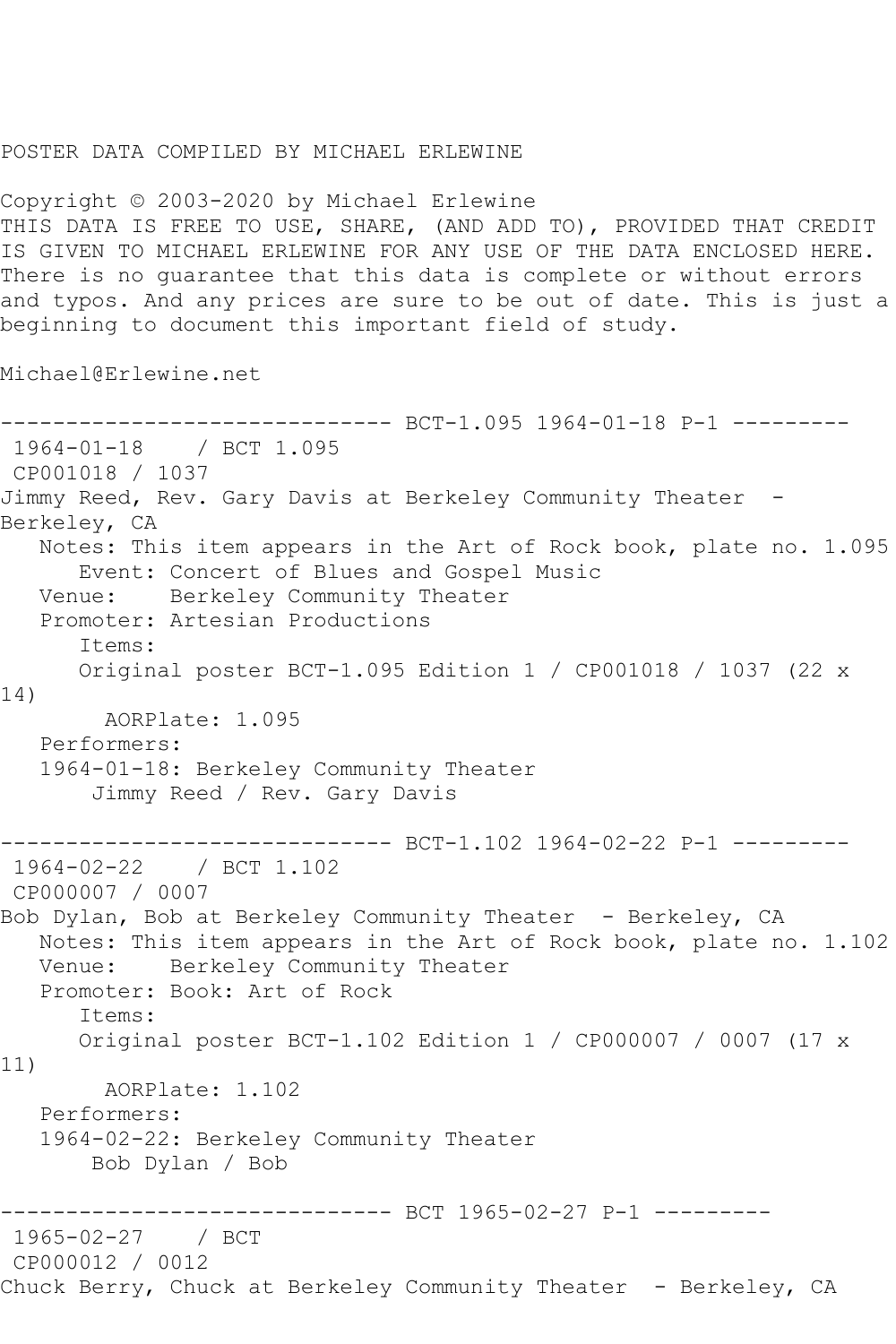Other: Festival Series: 1st Annual Venue: Berkeley Community Theater Items: Original poster BCT Edition 1 / CP000012 / 0012 (14 x 22) Performers: 1965-02-27: Berkeley Community Theater Chuck Berry / Chuck / Thornton / Big Mama Thornton / Chambers Brothers / Long Gone Miles / Mississippi Fred Mcdowell ------------------------------ 1965-02-27 P --------- 1965-02-27 / CP060184 / CP060184 Blues Festival Venue: Berkeley Community Theater Items: Original poster / CP060184 / CP060184 (14 x 22) Performers: 1965-02-27: Berkeley Community Theater Chuck Berry / Big Mama Thornton / Chambers Brothers / Mississippi Fred Mcdowell / Long Gone Miles ------------------------------ BCT 1967-01-20 P-1 --------- 1967-01-20 / BCT CP000114 / 0115 Country Joe and the Fish, Congress of Wonders at Berkeley Community Theater - Berkeley, CA Artist: Tom Weller Venue: Berkeley Community Theater Items: Original poster BCT Edition 1 / CP000114 / 0115 (16-11/16 x 23) Performers: 1967-01-20: Berkeley Community Theater Country Joe and the Fish / Congress of Wonders ------------------------------ 1967-01-20 P --------- 1967-01-20 / CP060090 / CP060090 Country Joe and the Fish, Congress of Wonders at Berkeley Community Theater - Berkeley, CA Venue: Berkeley Community Theater Promoter: Joyful Wisdom Enterprises Items: Original poster / CP060090 / CP060090 (16-3/4 x 23) Performers: 1967-01-20: Berkeley Community Theater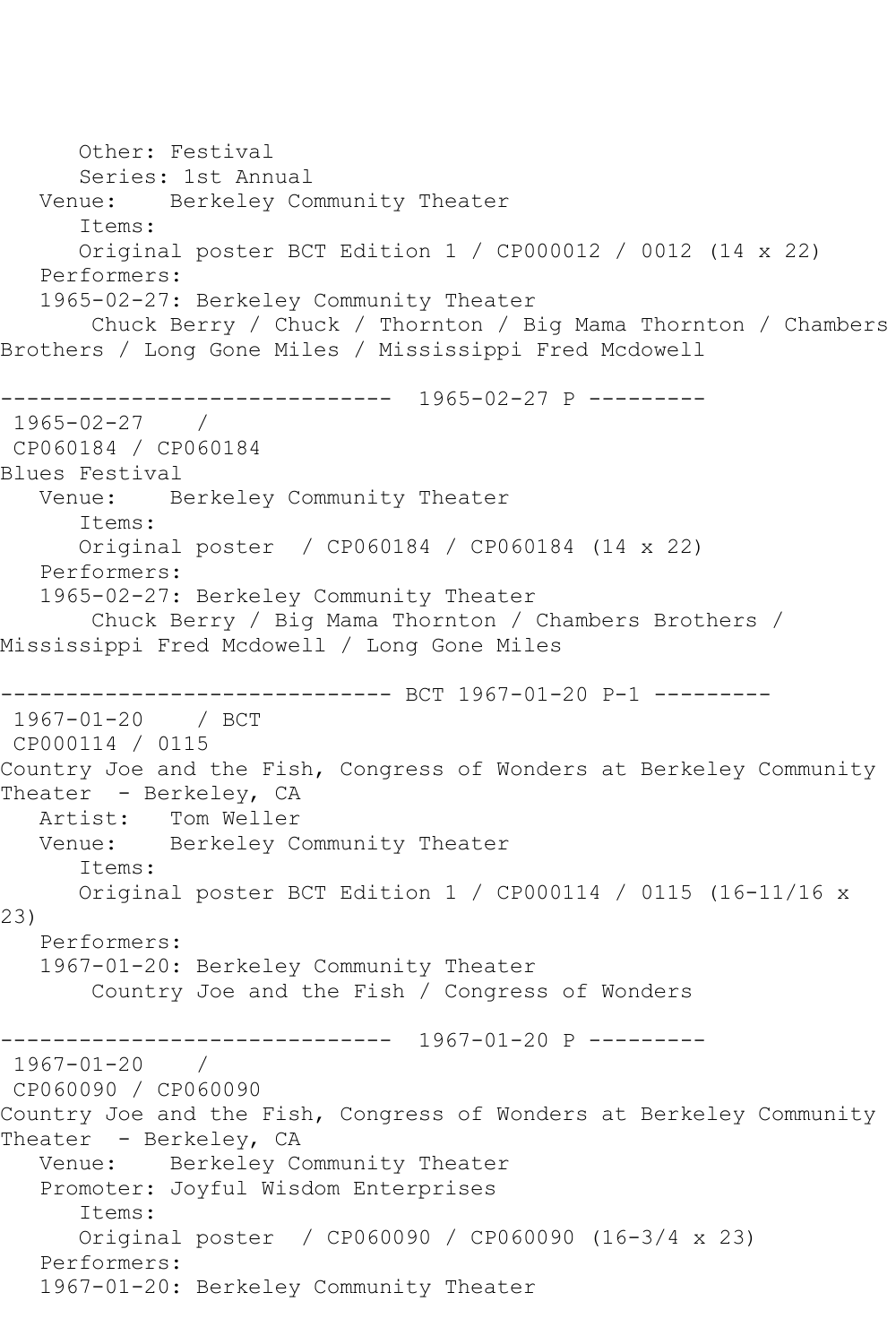Country Joe and the Fish / Congress of Wonders / Jerry Abrams Head Lights ------------------------------ 1967-01-27 H --------- 1967-01-27 / CP700190 Dr. Timothy Leary: Psychedelic Celebration Number One Venue: Berkeley Community Theater Items: Handbill / CP700190 (5-1/2 x 7) Performers: 1967-01-27 1967-01-28: Berkeley Community Theater Timothy Leary / Winterland ------------------------------ AVA 1967-03-03 P --------- 1967-03-03 / AVA CP060091 / CP060091 Country Joe and the Fish at Avalon Ballroom - San Francisco, CA Artist: Tom Weller Venue: Avalon Ballroom Promoter: Joyful Wisdom Enterprises Items: Original poster AVA / CP060091 / CP060091 (17-1/8 x 23-1/8) Performers: 1967-03-03 1967-03-05: Avalon Ballroom Country Joe and the Fish 1967-03-12: Fillmore Auditorium - SF Country Joe and the Fish 1967-03-16: Berkeley Community Theater Country Joe and the Fish 1967-03-18: Sokol Hall Country Joe and the Fish 1967-03-20 1967-03-26: Country Joe and the Fish ------------------------------ BCT 1967-03-04 P-1 --------- 1967-03-04 / BCT CP000259 / 0263 Judy Collins at Berkeley Community Theater - Berkeley, CA Venue: Berkeley Community Theater Promoter: Mary Ann Pollar Items: Original poster BCT Edition 1 / CP000259 / 0263 (11 x 17) Performers: 1967-03-04: Berkeley Community Theater Judy Collins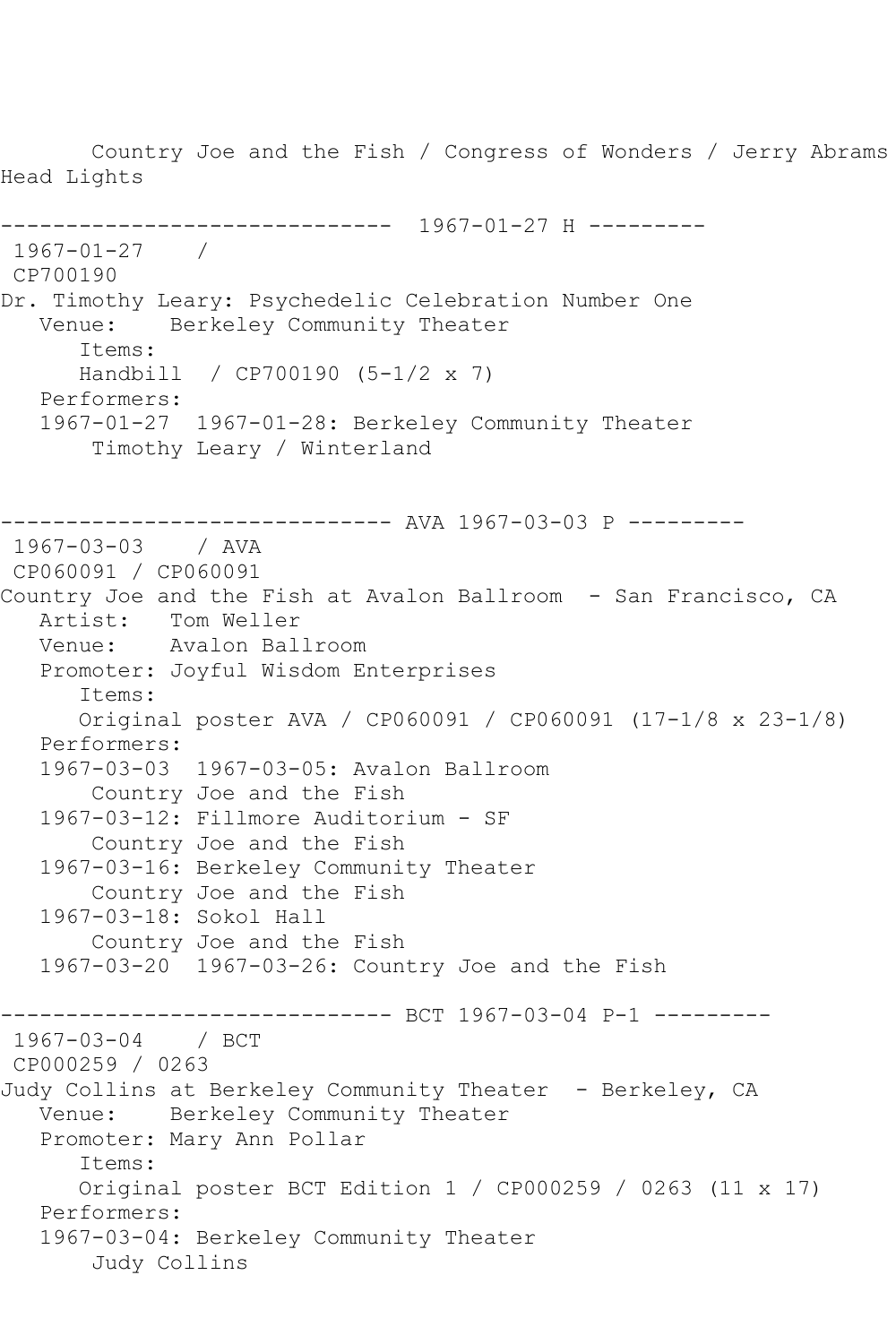------------------------------ BCT 1967-03-16 P-1 --------- 1967-03-16 / BCT CP000365 / 0369 Sparrow, Charles Lloyd at Berkeley Community Theater - Berkeley, CA Event: News Flash, St. Patrick's Eve<br>Venue: Berkelev Community Theater Berkeley Community Theater Items: Original poster BCT Edition 1 / CP000365 / 0369 Performers: 1967-03-16: Berkeley Community Theater Sparrow / Charles Lloyd / Country Joe and the Fish 1967-03-30: Jimmy Reed / Charles Lloyd ------------------------------ BCT 1967-03-30 P-1 --------- 1967-03-30 / BCT CP000086 / 0087 Jimmy Reed, John Lee Hooker at Berkeley Community Theater - Berkeley, CA<br>Artist: Stan Miklose Venue: Berkeley Community Theater Items: Original poster BCT Edition 1 / CP000086 / 0087 (13-1/2 x 18- 1/2) Handbill BCT / CP700186 (5-1/4 x 7) Performers: 1967-03-30: Berkeley Community Theater Jimmy Reed / John Lee Hooker / Charles Lloyd / Steve Miller Blues Band ------------------------------ 1967-03-30 P --------- 1967-03-30 / CP061157 / CP061157 John Lee Hooker, Jimmy Reed at Berkeley Community Theater [Berkeley, CA<sub>1</sub> Benefit: Wild Colors by Bob Holt Artist: Stan Miklose Venue: Berkeley Community Theater Promoter: Dick Doheer Items: Original poster / CP061157 / CP061157 (13-5/8 x 18-1/2) Performers: 1967-03-30: Berkeley Community Theater John Lee Hooker / Jimmy Reed / Miller Blues Band / Chas Lloyd ------------------------------ BCT 1967-04-03 P-1 --------- 1967-04-03 / BCT CP021619 / XN19670403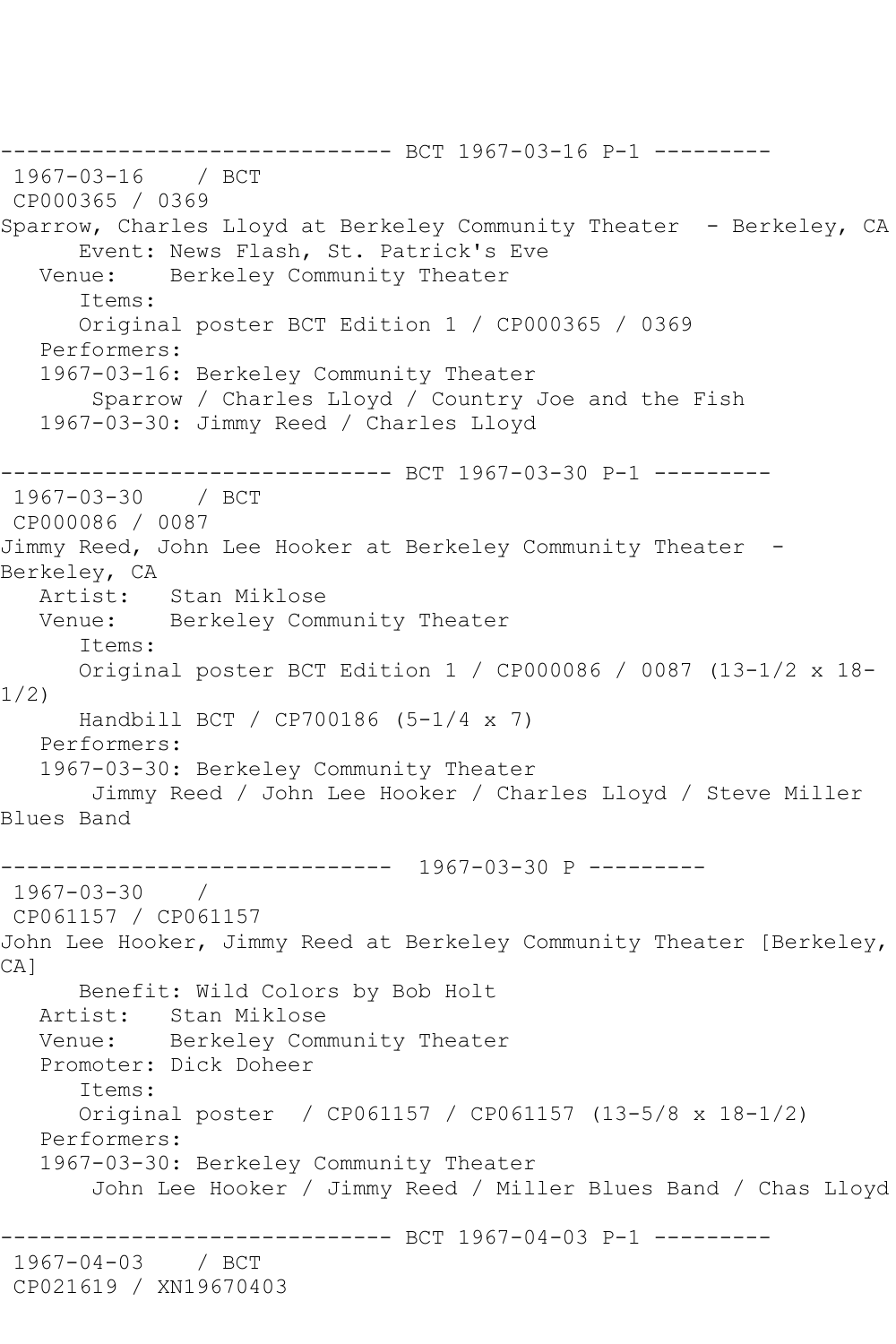Bob Dylan at Berkeley Community Theater - Berkeley, CA Venue: Berkeley Community Theater Items: Original poster BCT Edition 1 / CP021619 / XN19670403 BCT / NONE / XN1967040 Performers: 1967-04-03: Berkeley Community Theater Bob Dylan ------------------------------ BCT 1967-04-22 P-1 --------- 1967-04-22 / BCT CP001171 / 1182 Fugs at Berkeley Community Theater - Berkeley, CA Notes: Photo by Joel Brodsky Artist: Dennis Loren Venue: Berkeley Community Theater Items: Original poster BCT Edition 1 / CP001171 / 1182 (13-11/16 x 22) Performers: 1967-04-22: Berkeley Community Theater Fugs ------------------------------ BCT-2.267 1967-08-03 P-1 --------- 1967-08-03 / BCT 2.267 CP000116 / 0117 Byrds, Stone Poneys at Berkeley Community Theater - Berkeley, CA Notes: This item appears in the Art of Rock book, plate no. 2.267 Venue: Berkeley Community Theater Promoter: Book: Art of Rock Items: Original poster BCT-2.267 Edition 1 / CP000116 / 0117 (23 x  $17 - 1/2$  AORPlate: 2.267 Handbill BCT-2.267 Edition 1 / CP020743 / XM19670803 AORPlate: 2.267 Performers: 1967-08-03: Berkeley Community Theater Byrds / Stone Poneys / Sky Blues -------------------------------- BCT-2.262 1967-08-25 P-1 --------<br>1967-08-25 / BCT 2.262 / BCT 2.262 CP007046 / CP02296 Dave Van Ronk, Mimi Farina at Berkeley Community Theater -Berkeley, CA Notes: Greg Irons is always one of every poster expert's secret loves. This is quintiessential Irons work, a poster with a very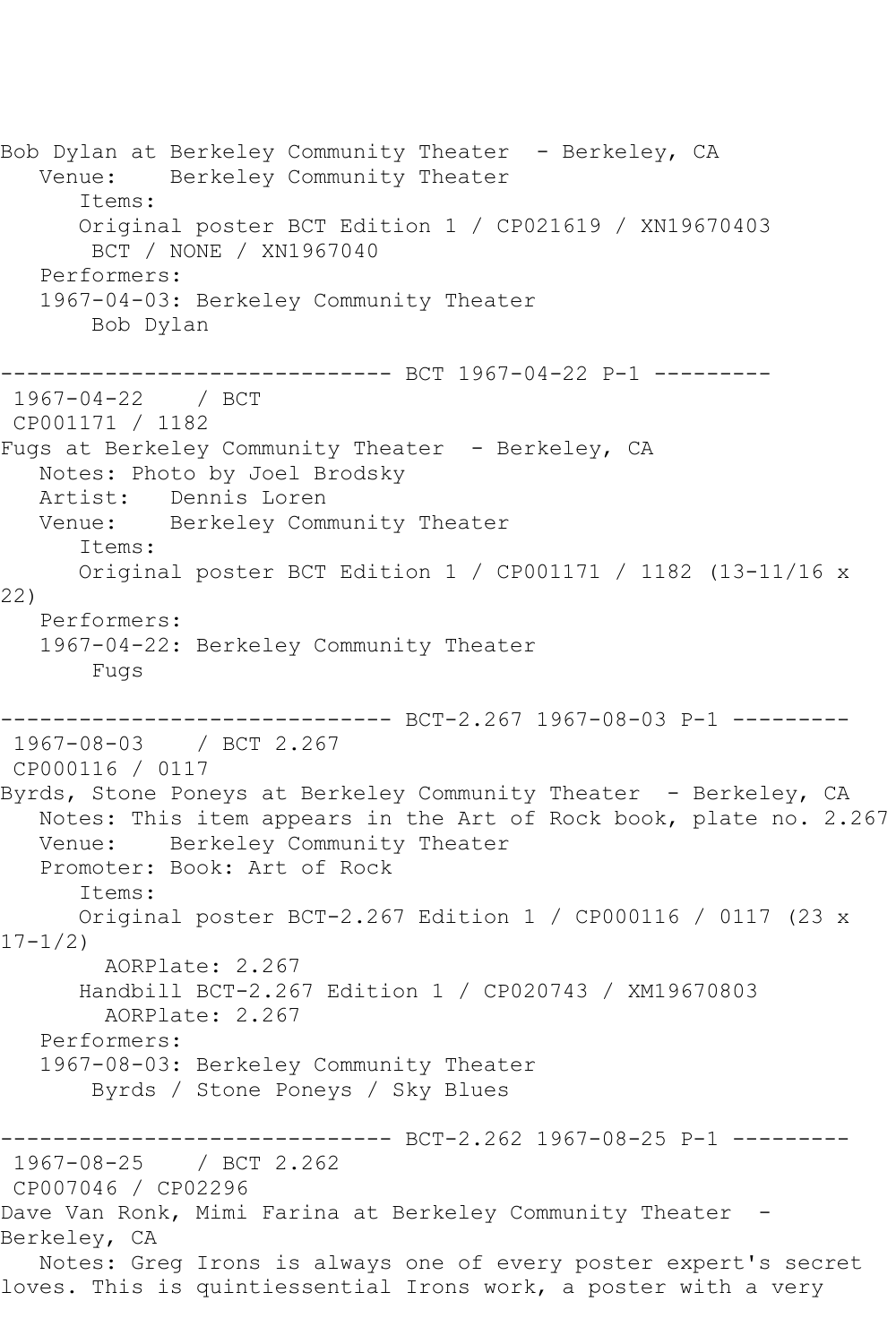```
powerful presence. At the bottom, in reverse type, it reads "The 
Gypsies Are Coming."
This item appears in the Art of Rock book, plate no. 2.262
   Private Notes: * A-1000 @
       Event: Hear the Seers in Concert
       Event: The Gypsies are Coming
   Artist: Greg Irons
   Venue: Berkeley Community Theater
   Promoter: Western Mainenance
       Items:
       Original poster BCT-2.262 Edition 1 / CP007046 / CP02296 (14 x 
20)
        AORPlate: 2.262 
        Price: 1000.00
        BCT-2.262 / CP000613 / 0617
         AORPlate: 2.262 
   Performers:
   1967-08-25: Berkeley Community Theater
        Dave Van Ronk / Mimi Farina / Fred Neil
   1967-08-26: Masonic Auditorium
        Mimi Farina / Dave Van Ronk / Fred Neil
                --------------- BCT 1967-10-15 P-1 ---------
1967-10-15 / BCT 
CP019836 / XI007
Doors at Berkeley Community Theater - Berkeley, CA
   Artist: Solinsky
   Venue: Berkeley Community Theater
       Items:
       Original poster BCT Edition 1 / CP019836 / XI007 (15 x 17.5)
   Performers:
   1967-10-15: Berkeley Community Theater
        Doors
                       -------- BCT 1967-10-15 P-1 ---------
1967-10-15 / BCT 
CP018820 / XA19671015
Doors, From the Underground at Berkeley Community Theater -
Berkeley, CA<br>Venue:
            Berkeley Community Theater
       Items:
      Original poster BCT Edition 1 / CP018820 / XA19671015 (5-1/5 x 
7)
   Performers:
   1967-10-15: Berkeley Community Theater
        Doors / From the Underground
```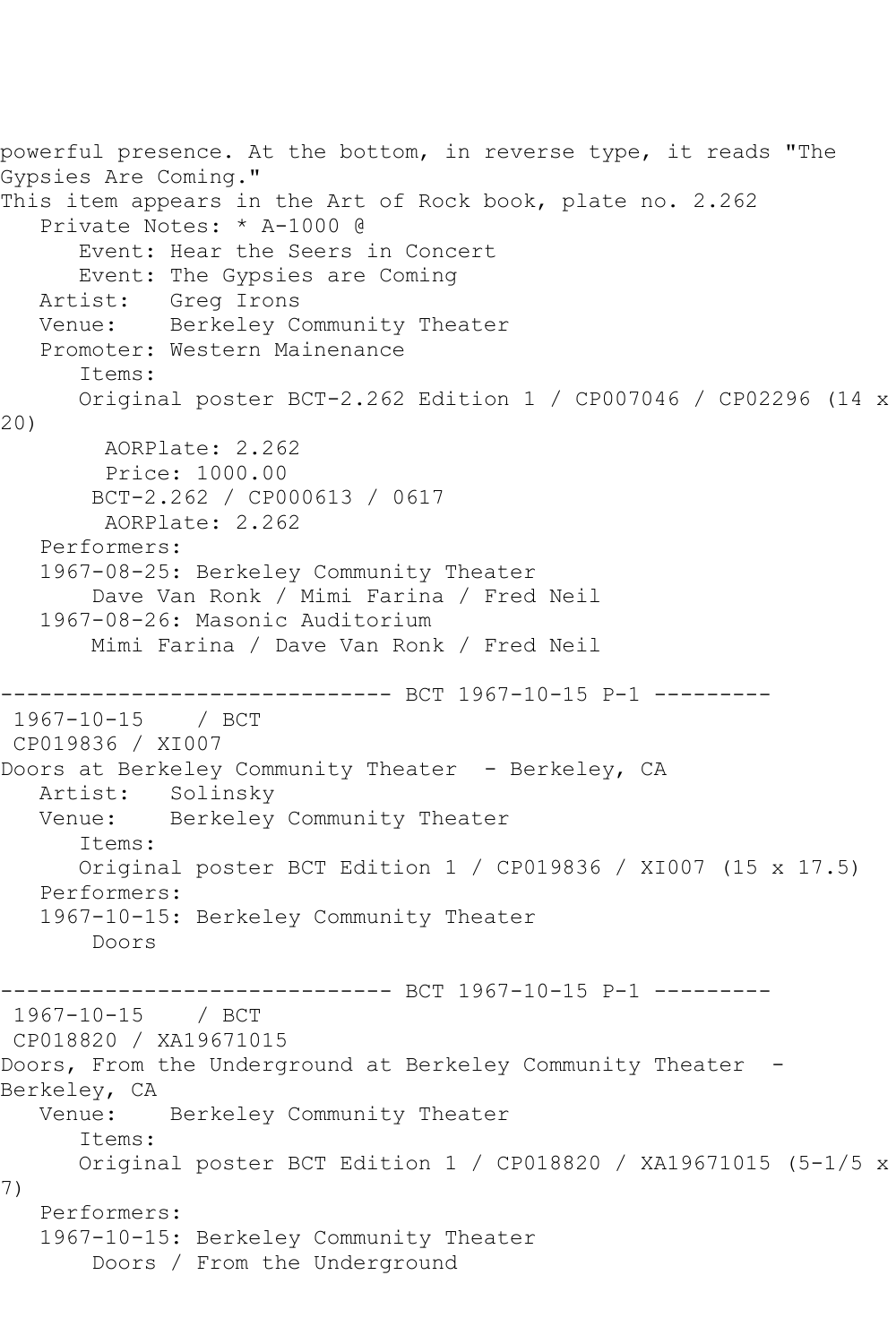------------------------------ 1968-01-20 P --------- 1968-01-20 / CP061385 / CP061385 Country Joe and the Fish at Berkeley Community Theater [Berkeley, CA]<br>Venue: Berkeley Community Theater Items: Original poster / CP061385 / CP061385 (18 x 23) Performers: 1968-01-20: Berkeley Community Theater Country Joe and the Fish -------------- BCT 196z-01-13 P-1 ---------196z-01-13 / BCT CP000764 / 0778 Cockettes, Captain Beefheart and his Magic Band at Berkeley Community Theater - Berkeley, CA Event: What this Country Needs is a Head Job Venue: Berkeley Community Theater Berkeley Community Theater Promoter: Appearing Productions Items: Original poster BCT Edition 1 / CP000764 / 0778 (16-1/2 x 12- 3/4) Performers: 196z-01-13: Berkeley Community Theater Cockettes / Captain Beefheart and his Magic Band ------------------------------ FW-BG-212 1970-01-15 P-1 --------- 1970-01-15 / FW BG-212 CP007312 / CP02562 B.B. King, Buddy Guy at Fillmore West - San Francisco, CA Private Notes: BG-CD(B+BG-213) BG-OP-1 Artist: David Singer<br>Venue: Fillmore Wes Fillmore West Promoter: Bill Graham Original Series Items: Original poster FW-BG-212 Edition 1 / CP007312 / CP02562 Description: 1 original (14 x 19-1/2) Price: 250.00 Postcard FW-BG-212 Edition 1 / CP007902 / CP03146 Description: original, postal variations, double with BG213  $(6-1/2 \times 9-1/4)$  Price: 75.00 Performers: 1970-01-15 1970-01-18: Fillmore West B.B. King / Buddy Guy / Allman Brothers 1970-01-31: Berkeley Community Theater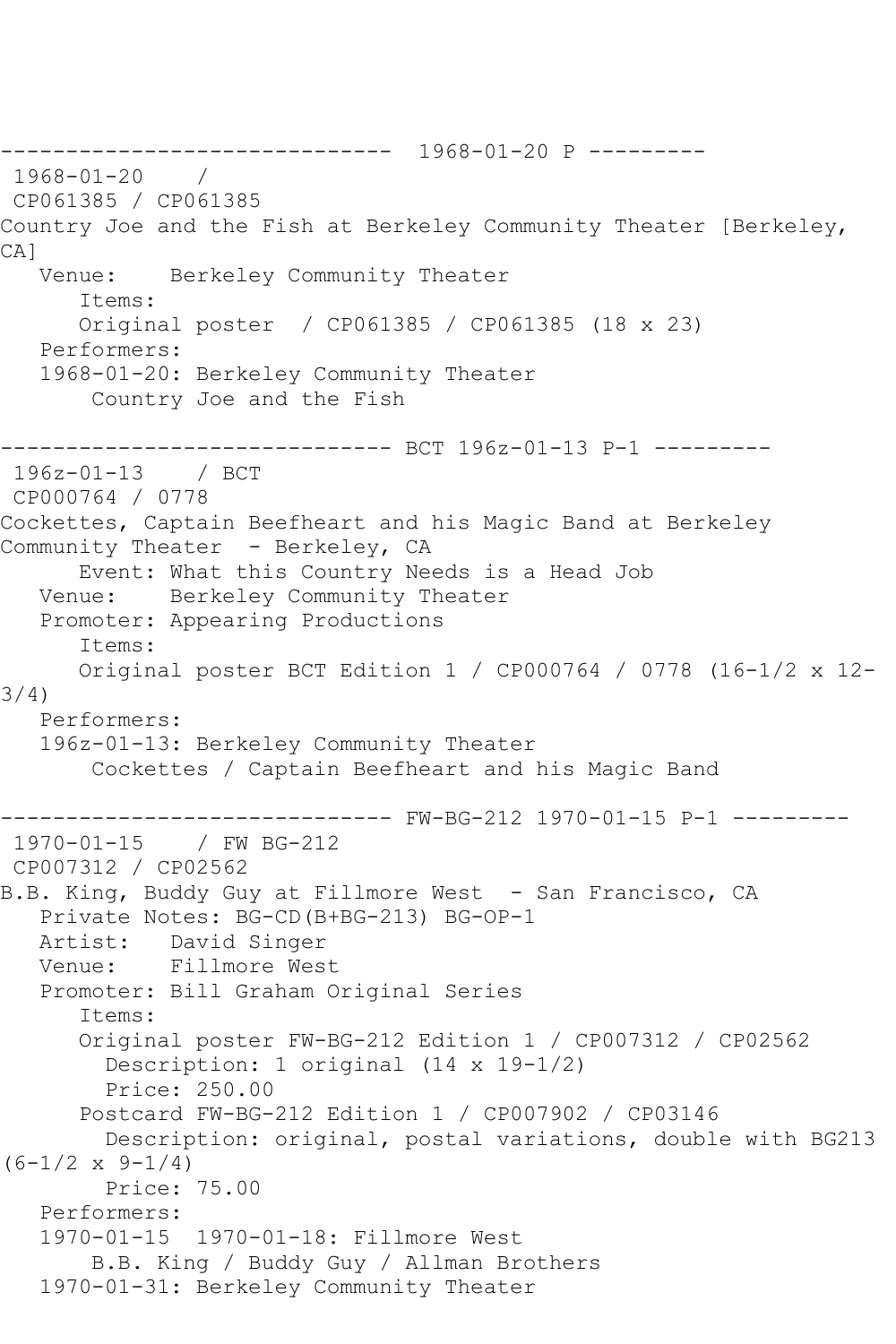Laura Nyro / Band

```
-------- FW-BG-213 1970-01-22 P-1 ---------
1970-01-22 / FW BG-213
CP007313 / CP02563
Albert King, Savoy Brown at Fillmore West - San Francisco, CA
   Private Notes: BG-CD(+BG-212)
   Artist: David Singer
   Venue: Fillmore West
   Promoter: Bill Graham Original Series
       Items:
       Original poster FW-BG-213 Edition 1 / CP007313 / CP02563
         Description: 1 original (14 x 19-1/2)
         Price: 175.00
       Postcard FW-BG-213 Edition 1 / CP007902 / CP03146
         Description: original, double with BG212 (6-1/2 x 9-1/4)
         Price: 85.00
   Performers:
   1970-01-22 1970-01-25:
   1970-01-31: Fillmore West
        Albert King / Savoy Brown / Zephyr
   1970-01-31: Berkeley Community Theater
        Band / Laura Nyro
                  ------------------------------ BCT-BG-215 1970-01-24 P-1 ---------
1970-01-24 / BCT BG-215
CP007316 / CP02566
Laura Nyro, Band at Berkeley Community Center - Berkeley, CA
   Private Notes: BG-CD(A) BG-OP-1
   Artist: Bonnie MacLean
   Venue: Berkeley Community Theater
   Promoter: Bill Graham Original Series
       Items:
      Original poster BCT-BG-215 Edition 1 / CP007316 / CP02566
         Description: 1 original (14 x 22)
         Price: 500.00
       Postcard BCT-BG-215 Edition 1 / CP007903 / CP03147
         Description: 1 original (4-5/8 x 7-1/4)
         Price: 175.00
        BCT-BG-215 / CP002565 / 2538
   Performers:
   1970-01-24: Berkeley Community Theater
        Laura Nyro
   1970-01-31: Band
                  ------------ BCT 1970-02-20 P-1 ---------
1970-02-20 / BCT
```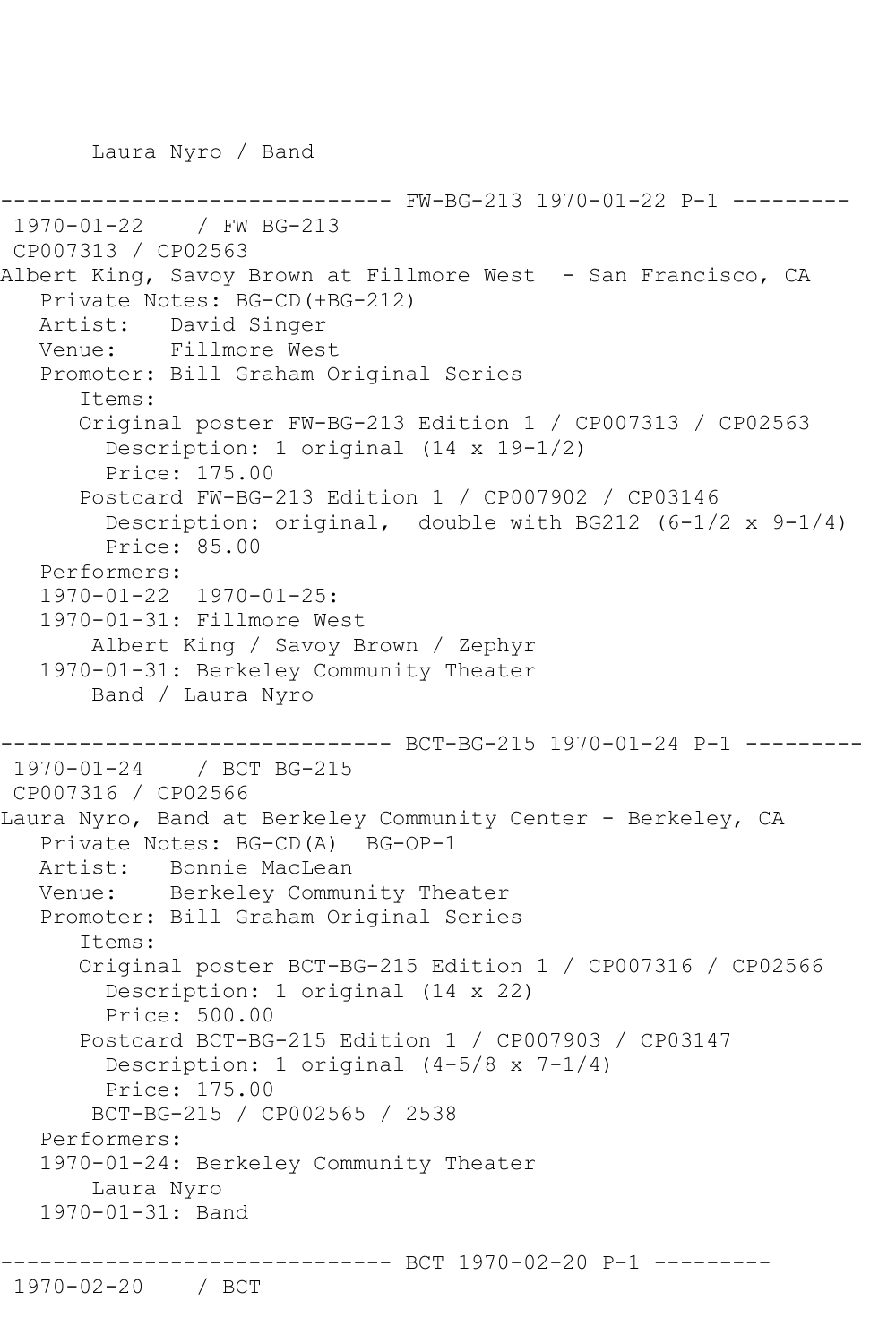CP000513 / 0518 Youngbloods, Sons of Champlin at Berkeley Community Theater -Berkeley, CA Artist: John Hardham<br>Venue: Berkelev Comm Berkeley Community Theater Items: Original poster BCT Edition 1 / CP000513 / 0518 Performers: 1970-02-20: Berkeley Community Theater Youngbloods / Sons of Champlin / Lamb ------------------------------ 1970-02-20 P ---------  $1970 - 02 - 20$ CP060631 / CP060631 Youngbloods, Sons at Berkeley Community Theater - Berkeley, CA<br>Artist: John Hardham Artist: John Hardham Venue: Berkeley Community Theater Items: Original poster / CP060631 / CP060631 (11-1/2 x 17-1/2) Performers: 1970-02-20: Berkeley Community Theater Youngbloods / Sons / Lamb ------------------------------ BCT-BG-215-A 1970-04-02 P-1 --------- 1970-04-02 / BCT BG-215-A CP007317 / CP02567 Moody Blues, Tom Rush at Berkeley Community Theater - Berkeley, CA Private Notes: BG-CD(A) BG-OP-1 Artist: Pat Hanks Venue: Berkeley Community Theater Promoter: Bill Graham Presents Items: Original poster BCT-BG-215-A Edition 1 / CP007317 / CP02567 Description: 1 original (14-1/2 x 22-1/2) Price: 700.00 Postcard BCT-BG-215-A Edition 1 / CP007904 / CP03148 Description: 1 original and 1 variant (4-6/8 x 7-1/4) Price: 810.00 Performers: 1970-04-02: Berkeley Community Theater Moody Blues / Tom Rush 1970-04-11: Turley Richards / Richie Havens ------------------------------ 1970-04-12 P --------- 1970-04-12 /

John Sebastian, Poco at Berkeley Community Theater [Berkeley, CA]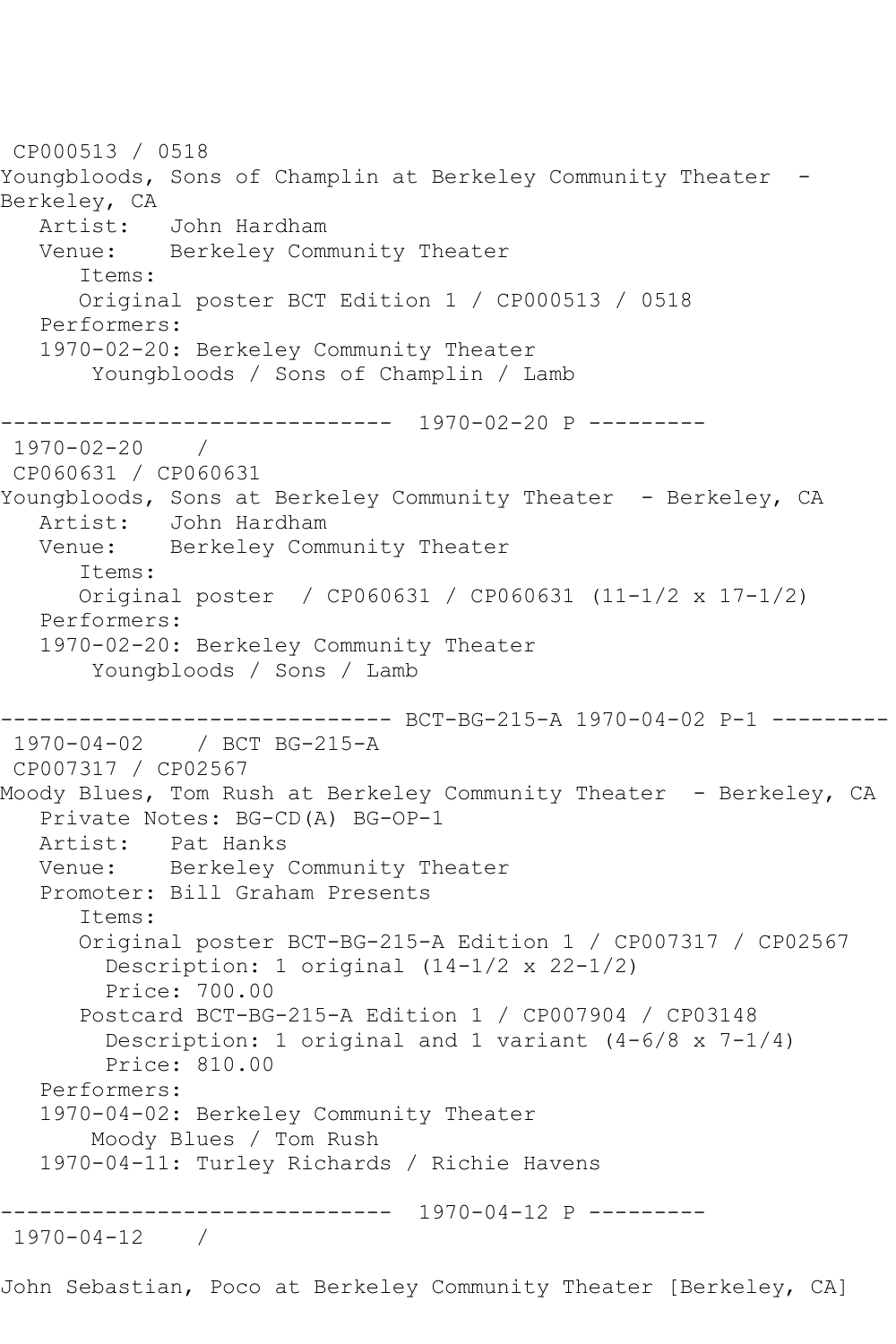Venue: Berkeley Community Theater Items: Original poster / Performers: 1970-04-12: Berkeley Community Theater John Sebastian / Poco 1970-04-19: Zappa ---------------- BCT 1970-05-29 P-1 ----------<br>/ BCT 1970-05-29 CP009878 / CS04973 James Taylor, Pentangle at Berkeley Community Theater - Berkeley, CA Venue: Berkeley Community Theater Promoter: Bill Graham Presents Items: Original poster BCT Edition 1 / CP009878 / CS04973 Description: 1 original (13-1/2 x 20-1/2) Price: 500.00 BCT / CP014966 / ME0113 Performers: 1970-05-29: Berkeley Community Theater James Taylor / Pentangle 1970-05-30: Jimi Hendrix ------------------------------ FW-BG-246 1970-08-13 P-1 --------- 1970-08-13 / FW BG-246 CP005813 / CP01062 Commander Cody and his Lost Planet Airmen, Byrds at Fillmore West - San Francisco, CA Private Notes: BG-CD(A) BG-OP-1 Artist: David Singer Venue: Fillmore West Promoter: Bill Graham Original Series Items: Original poster FW-BG-246 Edition 1 / CP005813 / CP01062 Description: 1 original, double sized (28 x 21) Price: 1000.00 Postcard FW-BG-246 Edition 1 / CP007935 / CP03179 Description: 1 original, postal variations (7 x 9-1/4) Price: 125.00 Performers: 1970-08-13 70-08-16: Fillmore West Fillmore West Commander Cody and his Lost Planet Airmen / Byrds / Poco 1970-08-30: Fillmore West John Lee Hooker / Van Morrison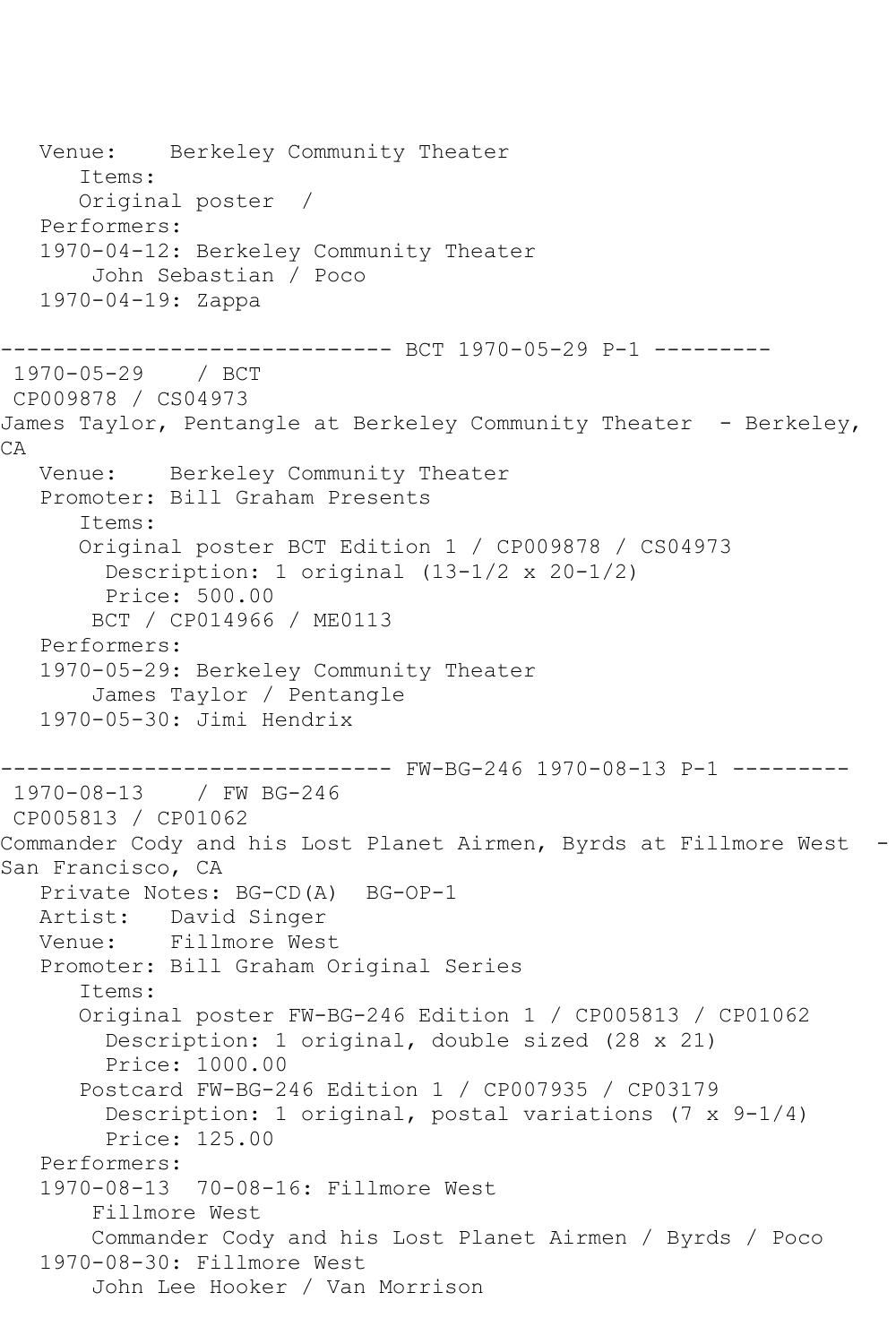```
 1970-09-02: Fillmore West
        Led Zeppelin
   1970-08-20 1970-08-23: Fillmore West
        Albert King / Cold Blood / Mason Proffit
   1970-08-24 70-08-26: Fillmore West
        Iron Butterfly / Pinera and Rhino / Aum / Black Oak Arkansas
   1970-09-02: Oakland Coliseum
        Led Zeppelin
                --------------- BCT 1970-09-27 H-1 ---------
1970-09-27 / BCT 
CP015248 / ME0395
Ike and Tina Turner, Boz Scaggs at Berkeley Community Theater -
Berkeley, CA
   Artist: Randy Tuten
   Venue: Berkeley Community Theater
   Promoter: Direct Productions
       Items:
      Handbill BCT / CP031315 / NM11265
       Handbill BCT Edition 1 / CP015248 / ME0395
   Performers:
   1970-09-27: Berkeley Community Theater
        Ike and Tina Turner / Boz Scaggs
                ------------------------------ 1971-08-01 P ---------
1971-08-01 / 
Grateful Dead, Stephen Stills at Berkeley Community Theater 
[Berkeley, CA]
   Venue: Berkeley Community Theater
       Items:
       Original poster / 
         Price: 45.00
   Performers:
   1971-08-01 1971-09-13: Berkeley Community Theater
        Grateful Dead / Stephen Stills / Frank Zappa / Procol Harum / 
Led Zeppelin
------------------------------ WIN 1971-11 H-1 ---------
1971 - 11CP031359 / NM11309
Van Morrison, Ten Years After at Winterland - San Francisco, CA
   Artist: Randy Tuten
   Venue: Winterland
       Items:
       Handbill WIN Edition 1 / CP031359 / NM11309 (5-1/2 x 8-1/2)
         Price: 10.00
```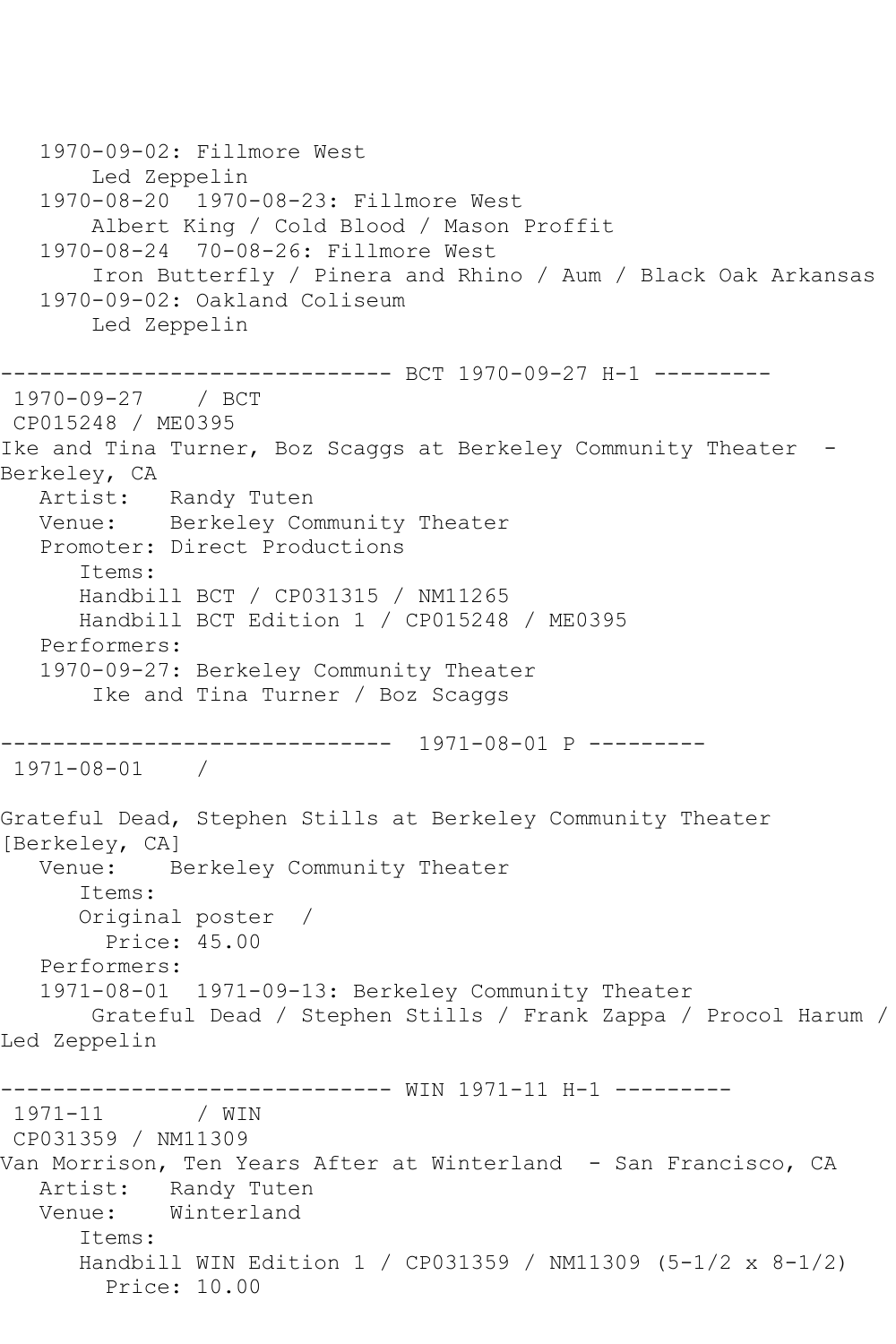Handbill WIN Edition 1 / Var. A Description: Mailer. (7 x 9) Price: 15.00 Performers: 1971-11 1971-11 AND 12 ?: Winterland Berkeley Community Theater Santa Clara County Fairgrounds S.F. Civic Aud. Van Morrison / Ten Years After / Cat Stevens / Band / Beach Boys -------------------- BCT 1971-11-16 P-1 ---------1971-11-16 / BCT CP020094 / XK19711116 Melanie at Berkeley Community Theater [Berkeley, CA] Venue: Berkeley Community Theater Promoter: Bill Graham Presents Items: Original poster BCT Edition 1 / CP020094 / XK19711116 (20 x 28-1/2) Price: 100.00 BCT / NONE / XK1971111 Performers: 1971-11-16: Berkeley Community Theater Melanie ------------------------------ WIN 1971-12-17 P --------- 1971-12-17 / WIN CP031363 / NM11313 It's a Beautiful Day, Chambers Brothers at Winterland - San Francisco, CA Artist: Randy Tuten<br>Venue: Winterland Winterland Items: Original poster WIN / CP031363 / NM11313 Performers: 1971-12-17 1971-12-18: Winterland It's a Beautiful Day / Chambers Brothers / Grootna 1971-12-19: Winterland J. Geils Band / Sweathog / Mountain / Kimberley 1971-12-29: S.F. Civic Aud. Chuck Berry / Bo Diddley / Little Richard 1971-12-31: Berkeley Community Theater Boz Scaggs / Elvin Bishop / Grootna ------------------------------- WIN 1972-02 P ----------<br>1972-02 / WIN

1972-02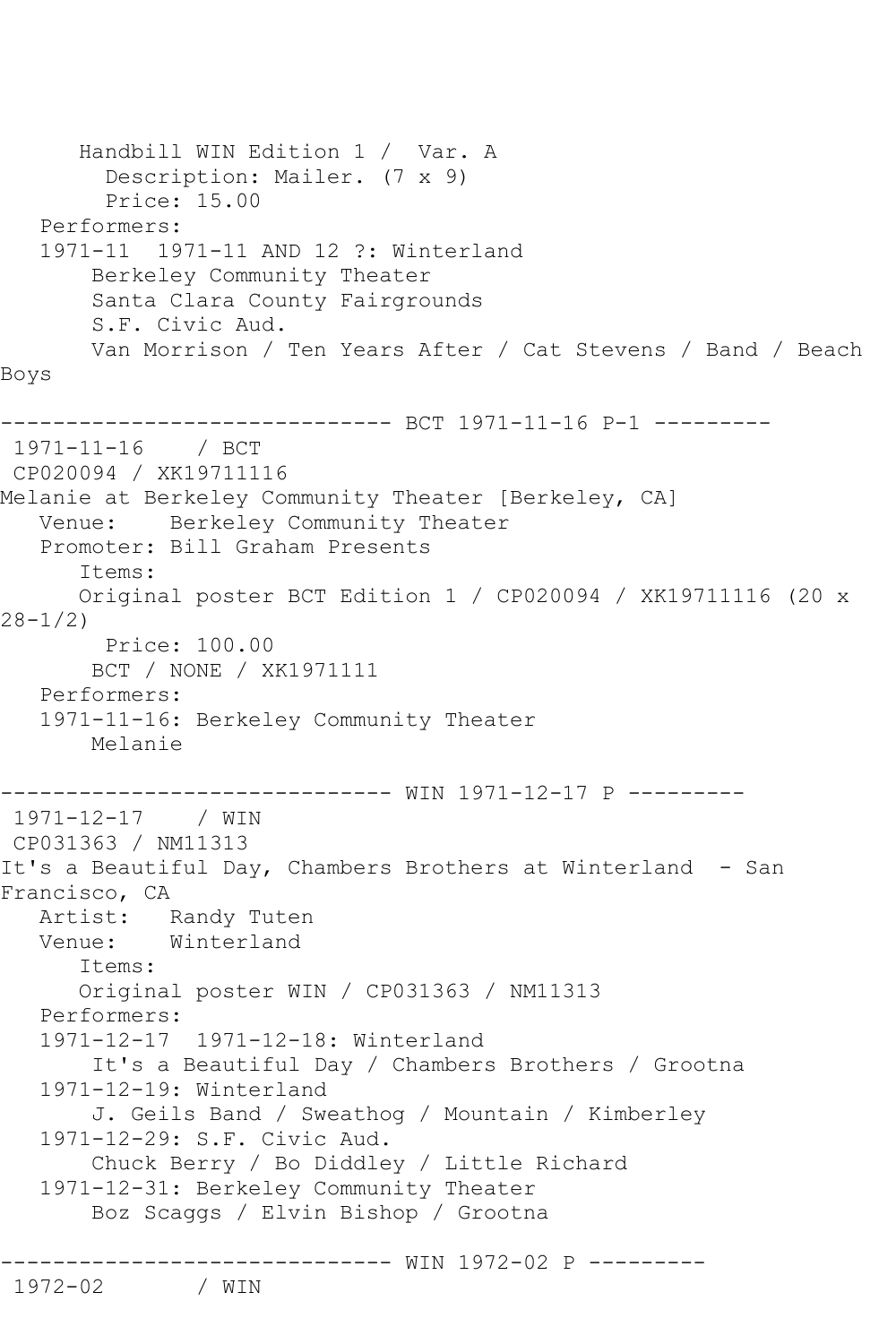```
CP031367 / NM11317
B.B. King, Freddie King at Winterland - San Francisco, CA
   Artist: Randy Tuten
   Venue: Winterland
       Items:
       Original poster WIN / CP031367 / NM11317
   Performers:
    1972-02 1972-02,03 AND 04?: Winterland
        Berkeley Community Theater
        B.B. King / B.B. King / Freddie King / Copperhead / 
Quicksilver Messenger Service / Taj Mahal / Laura Nyro / Allman 
Brothers / Black Sabbath / Joni Mitchell / Jackson Browne / Humble 
Pie
------------------------------- WIN 1972-02 H ---------<br>1972-02 / WIN
            1972-02 / WIN 
CP031370 / NM11320
Kinks, Allman Brothers at Winterland - San Francisco, CA
  Artist: Randy Tuten<br>Venue: Winterland
            Winterland
       Items:
       Handbill WIN / CP031370 / NM11320
         Price: 15.00
       Handbill WIN Edition 1 / Var. A
         Description: Mailer. (6 x 9)
         Price: 20.00
   Performers:
    1972-02 1972-02,03AND 04 ?: Winterland
        Berkeley Community Theater
        Kinks / Allman Brothers / Albert King / Savoy Brown / 
Fleetwood Mac / Black Sabbath / Joni Mitchell / Jackson Browne / 
King Crimson / Emerson / Lake and Palmer / Deep Purple / J. Geils 
Band / Humble Pie
                     ----------- BCT 1972-03,04 P ---------
1972-03,04 / BCT 
CP031372 / NM11322
America at Berkeley Community Theater - Berkeley, CA
  Artist: Randy Tuten<br>Venue: Berkelev Com
            Berkeley Community Theater
       Items:
       Original poster BCT / CP031372 / NM11322
   Performers:
    1972-03,04: Berkeley Community Theater
        America
```
------------------------------ BCT-4.074 1972-04-02 P-1 ---------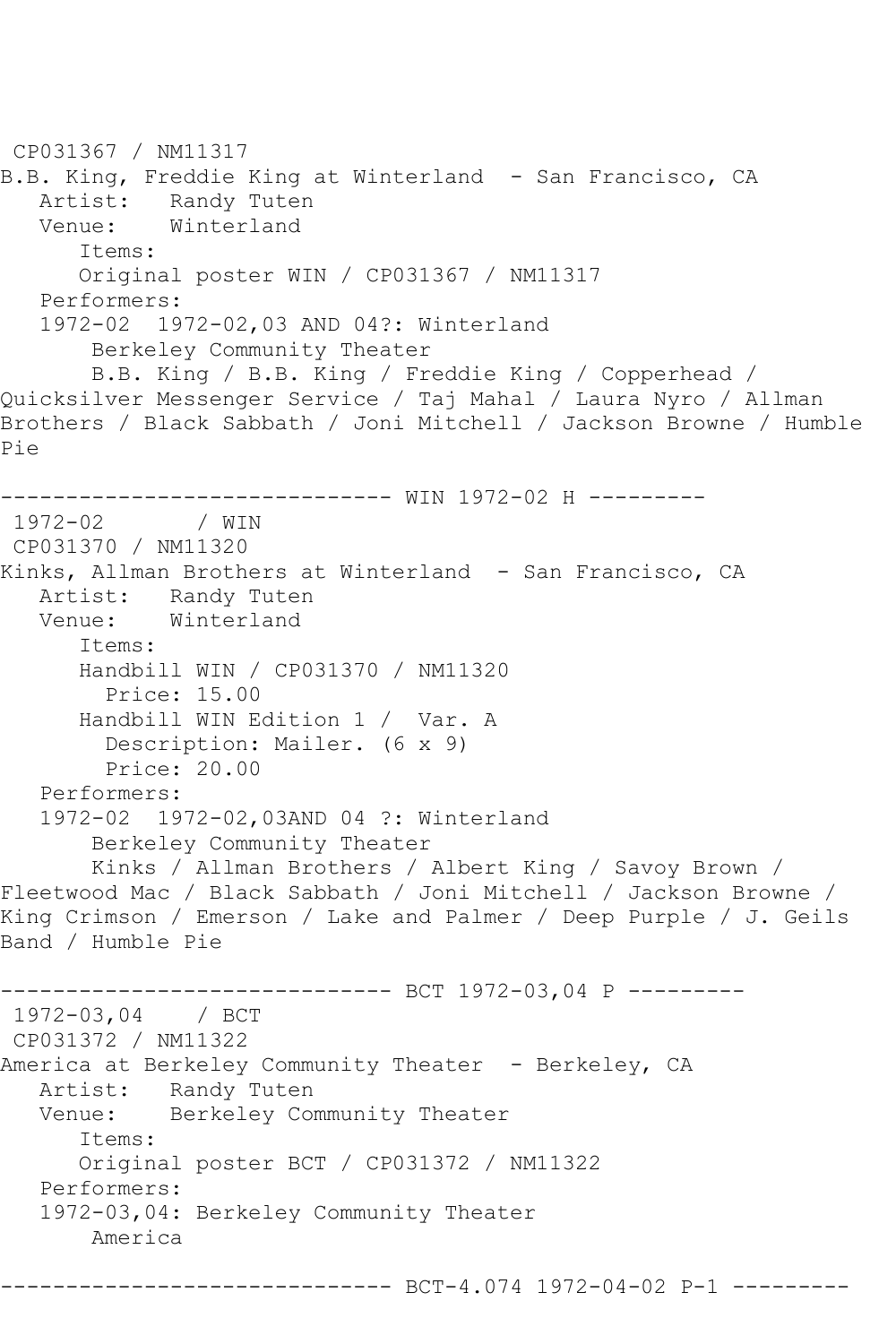1972-04-02 / BCT 4.074 CP003251 / A4 74 Jerry Garcia, John Kahn at Berkeley Community Theater - Berkeley, CA Notes: This item appears in the Art of Rock book, plate no. 4.074 Benefit: Fiftieth Birthday Celebration Wavy Gravy Benefit Artist: Ruby Lee Venue: Berkeley Community Theater Promoter: Book: Art of Rock Items: Original poster BCT-4.074 Edition 1 / CP003251 / A4 74 AORPlate: 4.074 Price: 50.00 BCT-4.074 / NONE / 74 AORPlate: 4.074 Performers: 1972-04-02: Berkeley Community Theater Jerry Garcia / John Kahn / Kanter-Balin-Casady Band / Mickey Hart / Bob Weir / Ken / Kesey / Paul Krassner / Wavy Gravy ------------------------------ PEP 1972-04-29 P-1 --------- 1972-04-29 / PEP CP000264 / 0268 Muddy Waters, Big Mama Thornton at Pepperland - San Rafael, CA Notes: Photo by Jim Marshall Event: An Evening with the Blues Artist: Barry Oliver Venue: Pepperland Promoter: Folklore Productions Items: Original poster PEP Edition 1 / CP000264 / 0268 (12-1/2 x 20) Performers: 1972-04-29: Pepperland Muddy Waters / Big Mama Thornton 1972-04-30: Muddy Waters / Big Mama Thornton / Berkeley Community Theater ------------------------------ 1972-05-05 P ---------  $1972 - 05 - 05$ CP061437 Roberta Flack, Donny Hathaway at Berkeley Community Theater [Berkeley, CA] Venue: Berkeley Community Theater Items: Original poster / CP061437 / CP061437 (12-1/4 x 16) Performers: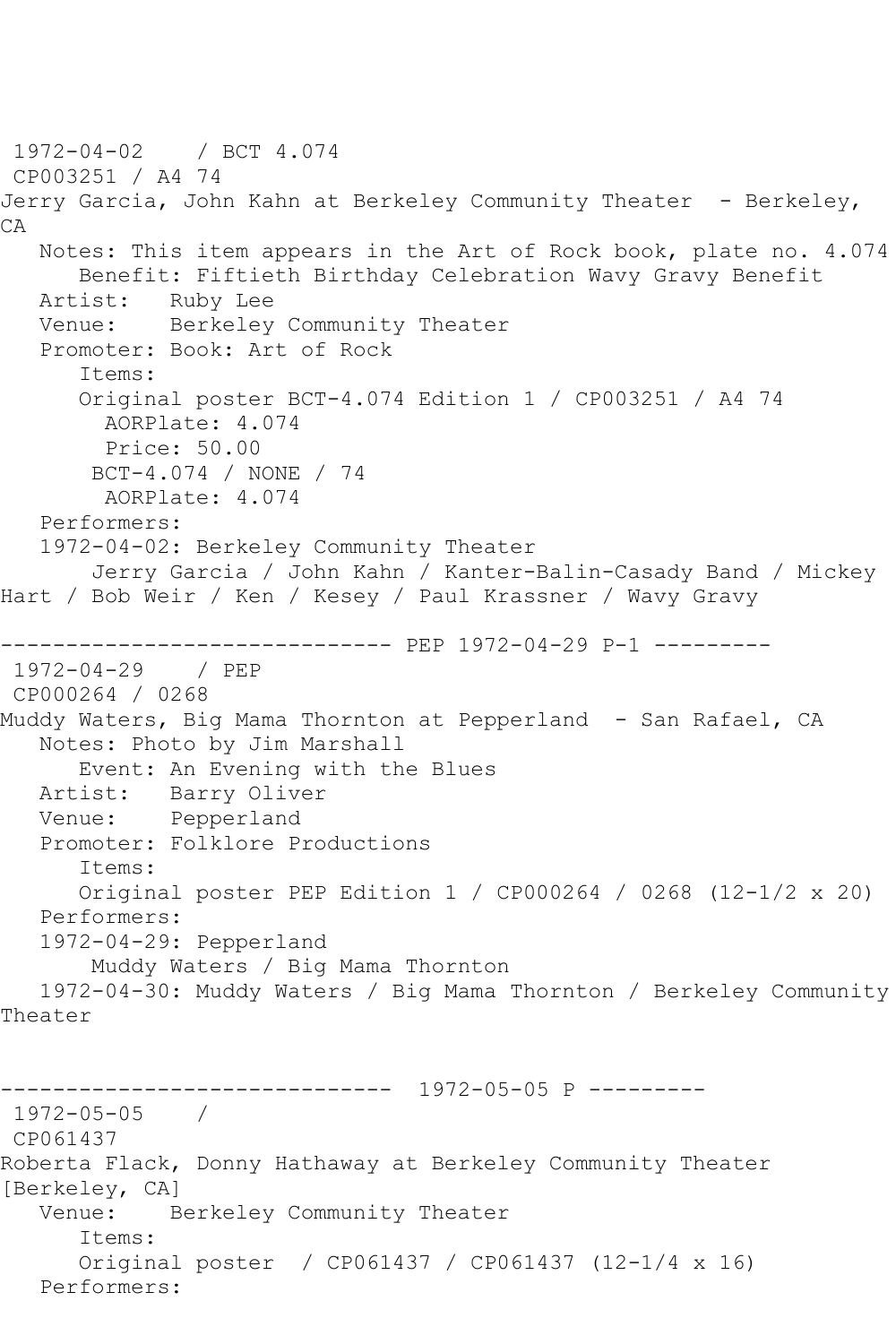```
 1972-05-05: Berkeley Community Theater
        Roberta Flack / Donny Hathaway
------------------------------ BCT-4.081 1972-07-01 P-1 ----------<br>1972-07-01 / BCT 4.081
1972 - 07 - 01CP009738 / CS04833
Commander Cody and his Lost Planet Airmen, Dan Hicks at Berkeley 
Community Theater - Berkeley, CA
   Notes: This item appears in the Art of Rock book, plate no. 4.081
   Venue: Berkeley Community Theater
   Promoter: Jolly Blue Giant
       Items:
       Original poster BCT-4.081 Edition 1 / CP009738 / CS04833 (13 x 
17)
         AORPlate: 4.081 
       Handbill BCT-4.081 / CP014967 / ME0114
        AORPlate: 4.081 
        Price: 40.00
        BCT-4.081 / CP000051 / 0052
         AORPlate: 4.081 
   Performers:
    1972-07-01: Berkeley Community Theater
        Commander Cody and his Lost Planet Airmen / Dan Hicks / 
Asleep at the Wheel
------------------------------ BCT 1972-07-30 P-1 ---------
1972-07-30 / BCT
CP014345 / MARM149
Joy of Cooking, Leo Kottke at Berkeley Community Theater -
Berkeley, CA
   Venue: Berkeley Community Theater
    Promoter: Jolly Blue Giant
       Items:
       Original poster BCT Edition 1 / CP014345 / MARM149 (6-3/8 x 8-
1/2)
   Performers:
    1972-07-30: Berkeley Community Theater
        Joy of Cooking / Leo Kottke / Commander Cody and his Lost 
Planet Airmen
                    ----------- BCT 1972-08-13 P-1 ----------
1972-08-13 / BCT 
CP015227 / ME0374
War, Elvin Bishop Group at Berkeley Community Center - Berkeley, CA
   Artist: Flo-Eze Studios
   Venue: Berkeley Community Theater
   Promoter: LPI Presents
```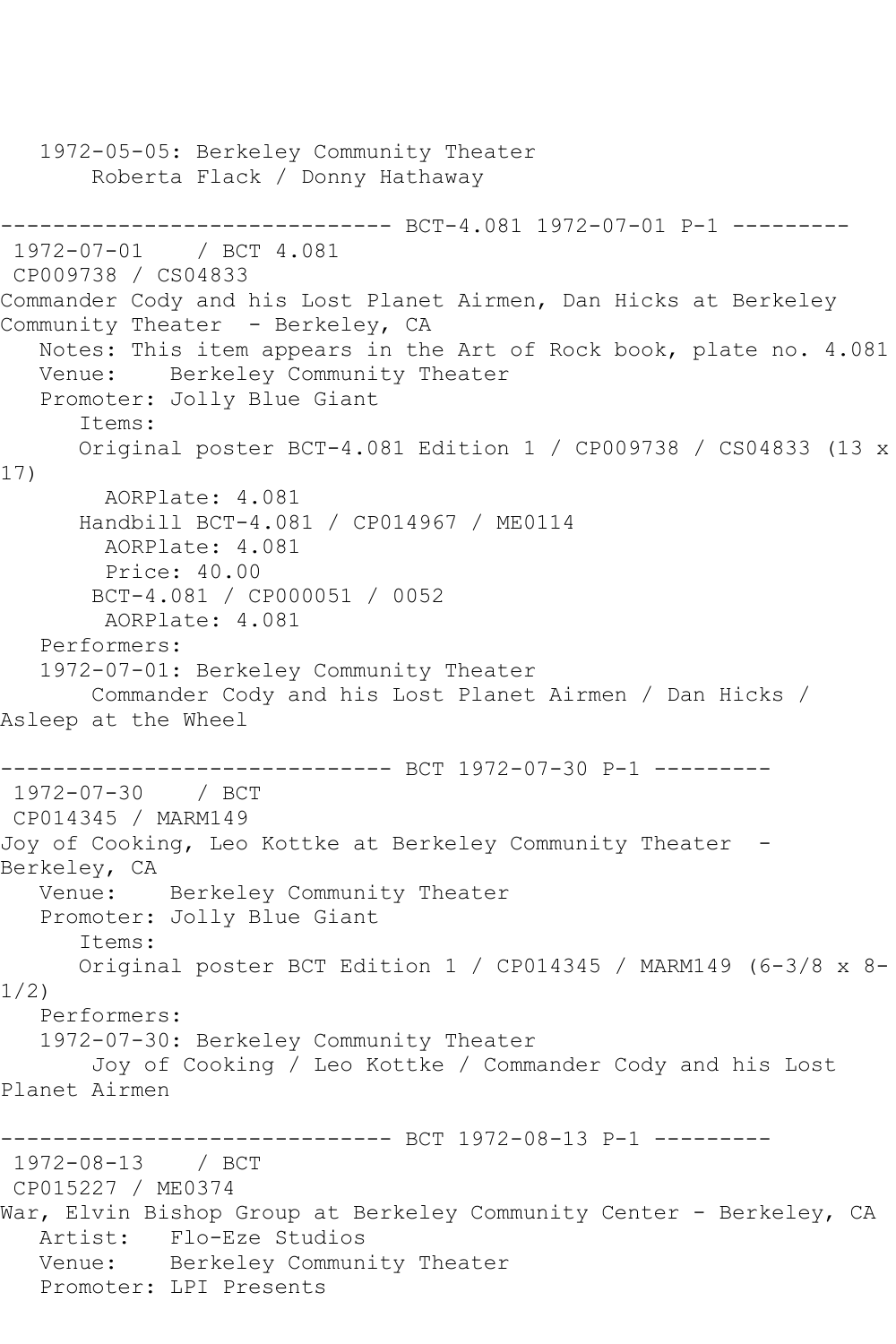Items: Original poster BCT Edition 1 / CP015227 / ME0374 Performers: 1972-08-13: Berkeley Community Theater War / Elvin Bishop ------------------------------ BCT 1972-10-14 P --------- 1972-10-14 / BCT CP031398 / NM11348 Jazz Crusaders, Johnny Otis at Berkeley Community Theater -Berkeley, CA Artist: Randy Tuten<br>Venue: Berkelev Com Berkeley Community Theater Items: Original poster BCT / CP031398 / NM11348 Performers: 1972-10-14: Berkeley Community Theater Jazz Crusaders / Johnny Otis Show / Shuggie Otis / Sweet Salvation ------------------------------ BCT 1973-08-19 P-1 --------- 1973-08-19 / BCT Sly Stone, Little Feat at Berkeley Community Theater - Berkeley, CA<br>Venue: Berkeley Community Theater Berkeley Community Theater Items: Original poster BCT Edition 1 / (11 x 17) Performers: 1973-08-19: Berkeley Community Theater Sly and the Family Stone / Little Feat -------------- BCT 1976-11-30 P ---------1976-11-30 / BCT CP031247 / NM11197 Lou Reed at Berkeley Community Theater - Berkeley, CA Artist: Randy Tuten Venue: Berkeley Community Theater Items: Original poster BCT / CP031247 / NM11197 Performers: 1976-11-30: Berkeley Community Theater Lou Reed ------------------------------ 1976-12-31 P --------- 1976-12-31 / CP052298 / CP052298 Montrose, Earth Quake at Winterland - San Francisco, CA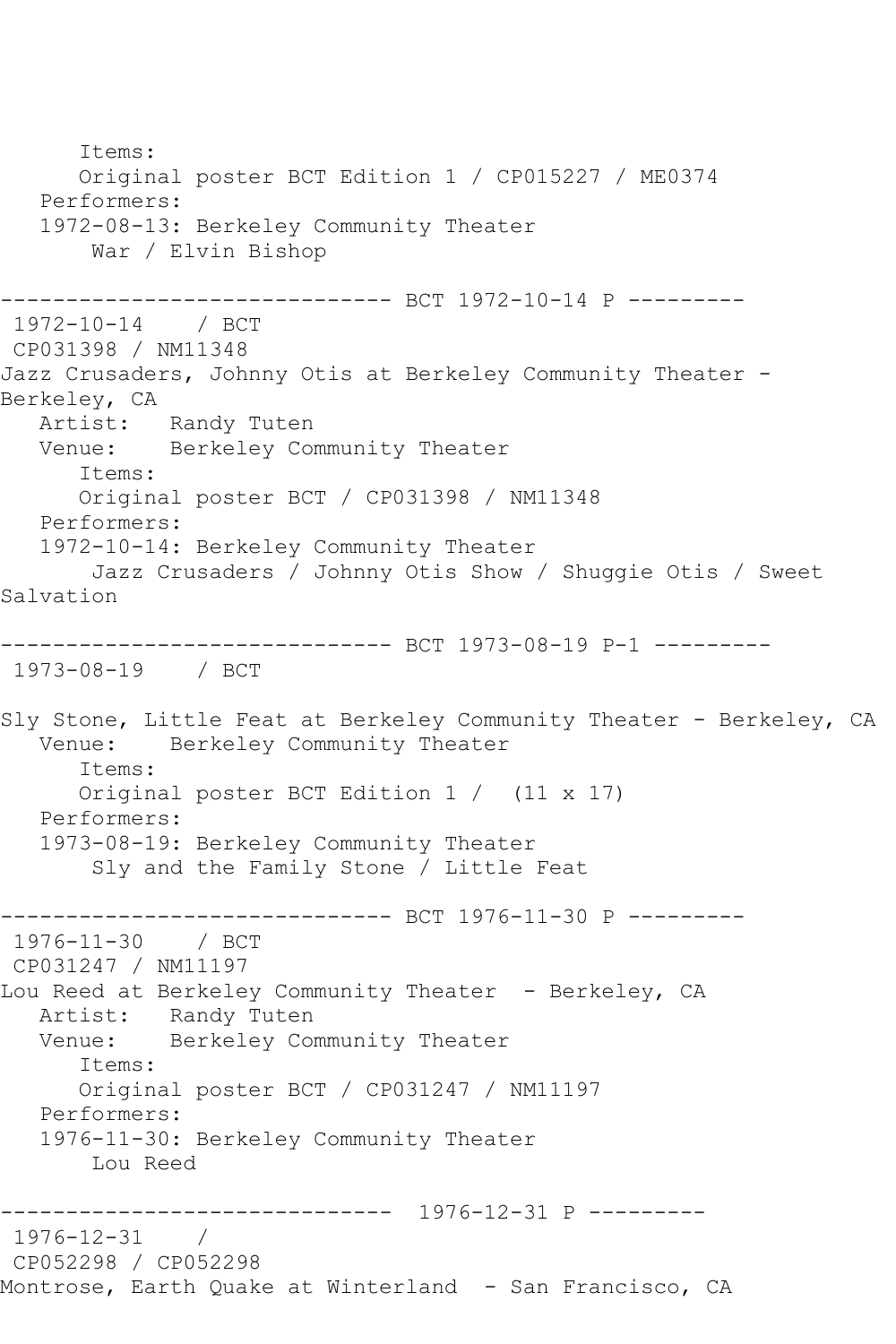```
 Benefit: New Year's Eve
   Artist: Randy Tuten
    Venue: Winterland
    Promoter: Bill Graham Presents
       Items:
       Original poster / CP052298 / CP052298
    Performers:
    1976-12-31: Winterland
        Montrose / Earth Quake / Yesterday and Today
    1976-12-31: Cow Palace, Sacramento
        Grateful Dead / Carlos Santana / Sons of Champlin
    1976-12-31: Oakland Coliseum
        Lynyrd Skynyrd / Journey / Stoneground
    1976-12-311976-12-31: Berkeley Community Theater
        Tubes
    1976-12-31: San Jose Center For the Performing Arts
        Tower of Power / Graham Central Station
        ------------------------------ BCT 1977-04-25 P ---------
1977-04-25 / BCT 
CP031252 / NM11202
Tangerine Dream at Berkeley Community Theater - Berkeley, CA
  Artist: Randy Tuten<br>Venue: Berkeley Com
           Berkeley Community Theater
       Items:
       Original poster BCT / CP031252 / NM11202
   Performers:
    1977-04-25: Berkeley Community Theater
        Tangerine Dream
         ------------------------------ BCT 1977-06-01 P ---------
1977-06-01 / BCT 
CP031254 / NM11204
Bay City Rollers at Berkeley Community Theater - Berkeley, CA
   Artist: Randy Tuten
   Venue: Berkeley Community Theater
       Items:
       Original poster BCT / CP031254 / NM11204
         Notes: this was the frist of the boy bands, it didn't work 
so good back then.they wanted just a notice type poster and ad for 
the papers.and I still don't like boy bands
   Performers:
    1977-06-01 1977-06-02: Berkeley Community Theater
        Bay City Rollers
------------------------------ BCT 1977-10-06 P ---------
```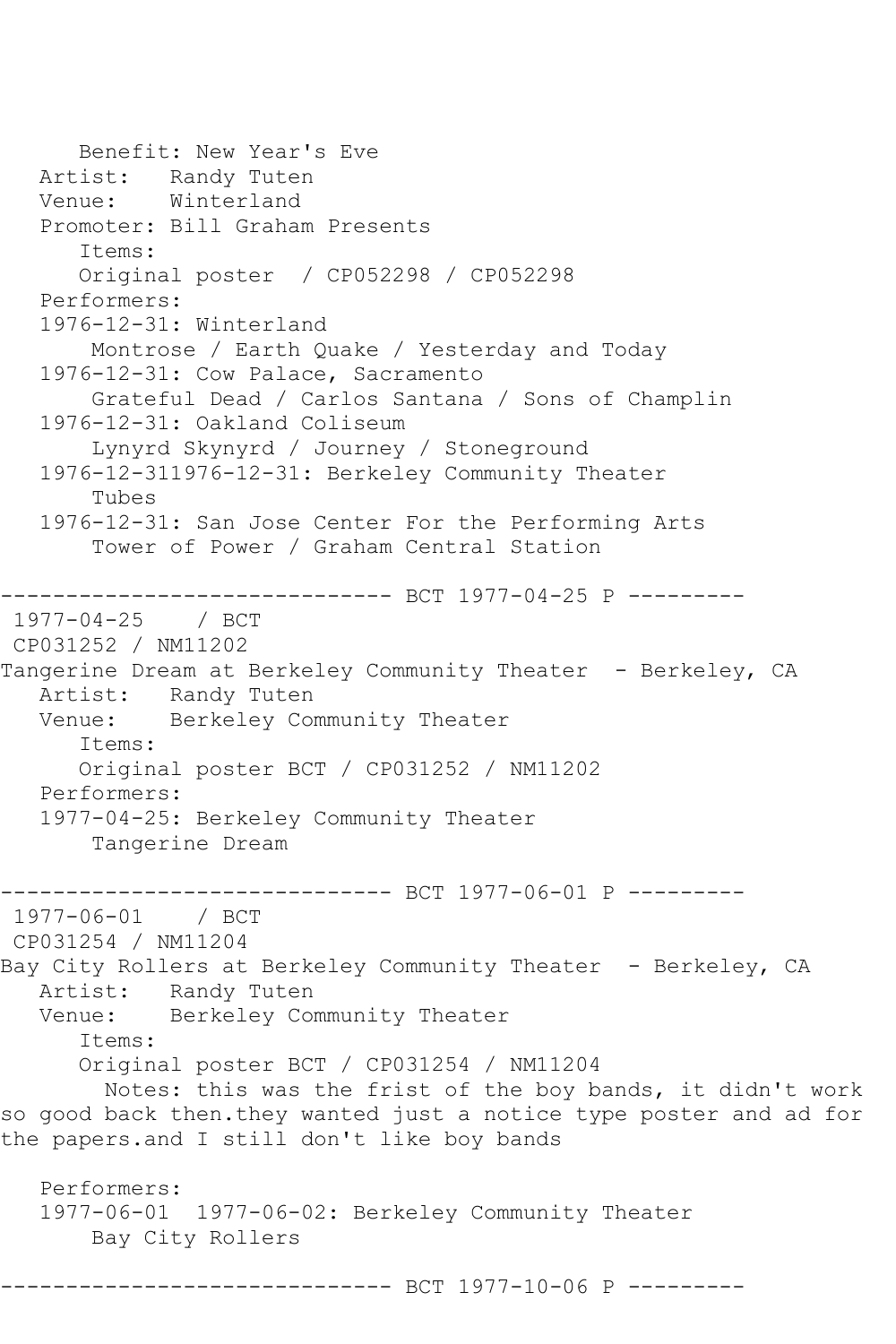1977-10-06 / BCT CP031235 / NM11185 Billy Joel, Rubinoos at Berkeley Community Theater - Berkeley, CA Artist: Randy Tuten<br>Venue: Berkelev Com Berkeley Community Theater Items: Original poster BCT / CP031235 / NM11185 Performers: 1977-10-06 1977-10-07: Berkeley Community Theater Billy Joel / Rubinoos ------------------------------ COW 1977-12-31 P --------- 1977-12-31 / COW CP031241 / NM11191 1977 Bay Area Calendar Artist: Randy Tuten Venue: Cow Palace, Sacramento Items: Original poster COW / CP031241 / NM11191 Performers: 1977-12-31: Cow Palace, Sacramento Oakland Coliseum Berkeley Community Theater Sacramento Memorial Auditorium Winterland Carlos Santana / Journey / Eddie Money / Heart / Sammy Hagar / Earth Quake / Tubes / Al Jarreau / Crusaders / Tower of Power / Lenny Williams / Beach Boys / Bonnie Raitt / John Lee Hooker ------------------------------ SCMA 1979-12-14 P --------- 1979-12-14 / SCMA CP031198 / NM11148 Pablo Cruise, Karla Bonoff at Sacramento Memorial Auditorium - Sacramento, CA Artist: Randy Tuten Venue: Sacramento Memorial Auditorium Items: Original poster SCMA / CP031198 / NM11148 Performers: 1979-12-14: Sacramento Memorial Auditorium 1979-12-15: Warfield Theater Pablo Cruise / Karla Bonoff / Steve Forbert 1979-12-26 1979-12-28: Grateful Dead 1979-12-27: Marin Veterans Auditorium Pablo Cruise 1979-12-28: Berkeley Community Theater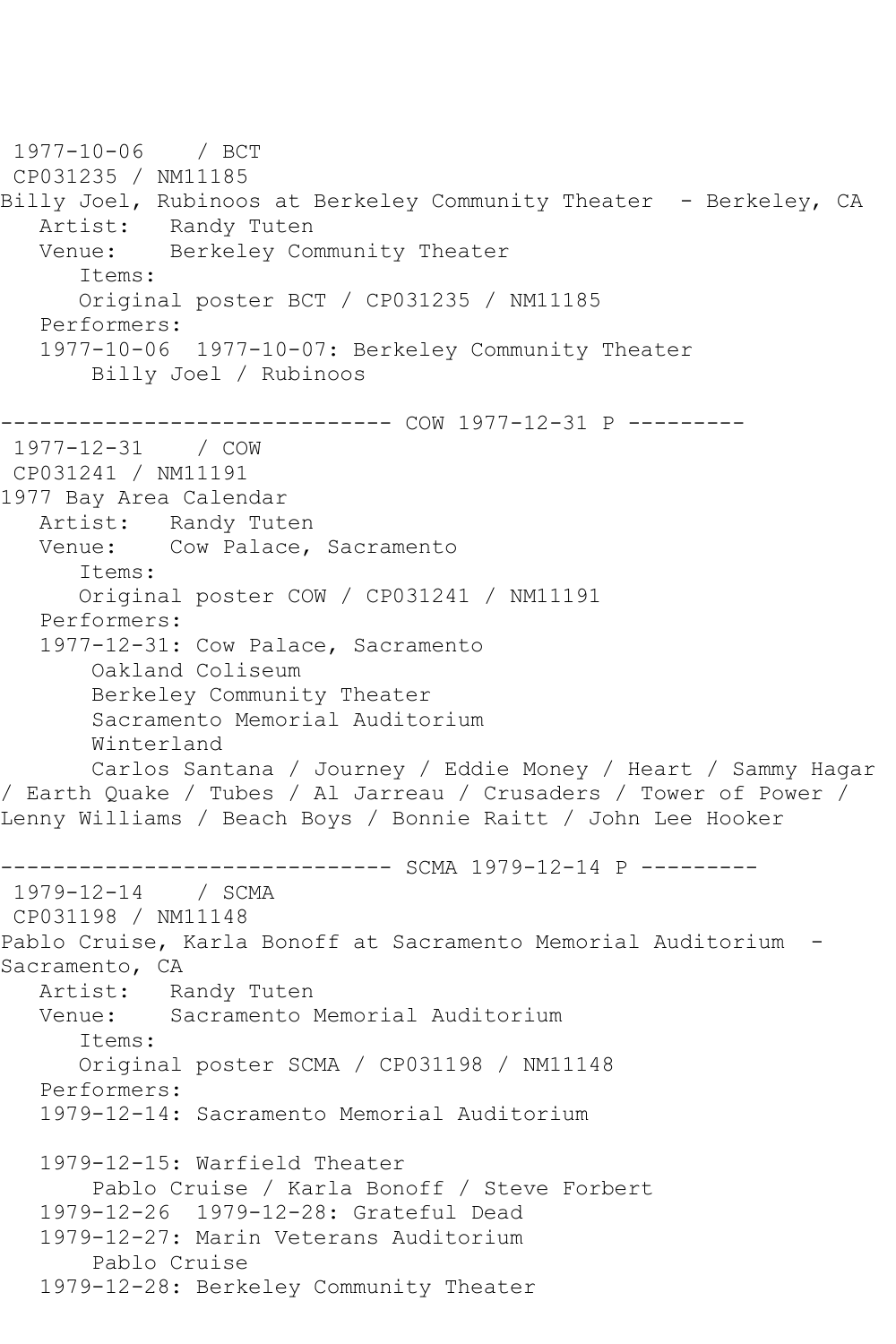Devo 1979-12-29 1979-12-31: Paramount Theater, Oakland Pablo Cruise 1979-12-30: Oakland Auditorium Grateful Dead 1979-12-31: Paramount Theater, Oakland Pablo Cruise 1979-12-31: Oakland Auditorium Grateful Dead 1979-12-31: Oakland Coliseum Tom Petty 1979-12-31: Cow Palace, S.F. Blue Oyster Cult / Gamma / Ronnie Montrose 1979-12-27: Oakland Coliseum Moon Martin / Cheap Trick ------------------------------ BCT 1984-10-27 P-1 --------- 1984-10-27 / BCT CP070097 Grateful Dead at Berkeley Community Theater - Berkeley, CA Artist: Rick Griffin Venue: Berkeley Community Theater Items: Original poster BCT Edition 1 / CP070097 (18 x 23) Price: 1823.00 Original poster BCT Edition 1 / CP019020 / XA19841027 Description: 1 original (18 x 23) Price: 1823.00 Performers: 1984-10-27 1984-11-03: Berkeley Community Theater Grateful Dead ------------------------------ BCT-BGP-040 1991-02-01 P-1 --------- 1991-02-01 / BCT BGP-040 CP006524 / CP01774 Sting, Kennedy Rose at Berkeley Community Theater - Berkeley, CA Private Notes: BGP-040 Artist: Heirographics (Arlene Owseichik) - Art Director Venue: Berkeley Community Theater Promoter: Bill Graham Presents BGP Items: Original poster BCT-BGP-040 Edition 1 / CP006524 / CP01774 (13  $x 19 - 1/4$  Price: 84.00 Performers: 1991-02-01 1991-02-02: Berkeley Community Theater Sting / Kennedy Rose / Vinx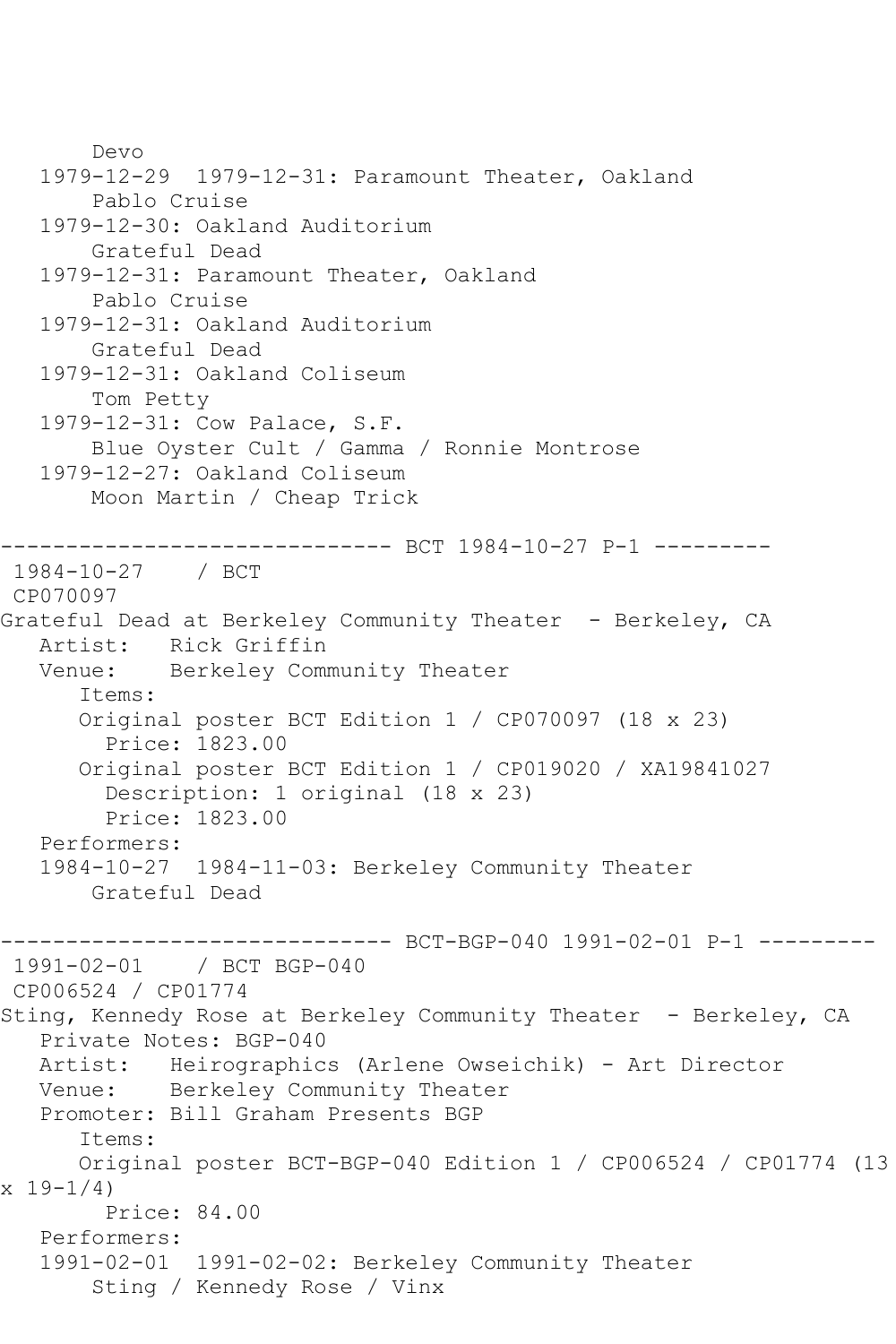1991-02-04 1991-02-08: Wiltern Theater, Los Angeles Sting / Vinx / Kennedy Rose ------------------------------ BCT 1992-05-15 P-1 --------- 1992-05-15 / BCT CP015171 / ME0318 John Prine, Cowboy Junkies at Berkeley Community Theater [Berkeley, CA] Venue: Berkeley Community Theater Items: Original poster BCT Edition 1 / CP015171 / ME0318 Performers: 1992-05-15: Berkeley Community Theater John Prine / Cowboy Junkies ---------------------- ECSJ-BGP-082 1993-10-26 P-1 ---------1993-10-26 / ECSJ BGP-082 CP006557 / CP01807 Lenny Kravitz, Blind Melon at Event Center, San Jose State Private Notes: BGP-082 Event: Universal Love Tour Artist: Jason Norelli Venue: Event Center San Jose State Promoter: Bill Graham Presents BGP Items: Original poster ECSJ-BGP-082 Edition 1 / CP006557 / CP01807  $(13 \times 19 - 1/4)$  Price: 79.00 Performers: 1993-10-26: 1993-10-26 1993-10-27: Event Center San Jose State Lenny Kravitz / Blind Melon 1993-10-27: Berkeley Community Theater Blind Melon / Lenny Kravitz ------------------------------ BCT 1995-10-14 P-1 --------- 1995-10-14 / BCT CP014727 / MARM542 Bunny Wailer, Andrew Tosh at Berkeley Community Theater - Berkeley, CA Event: 4th Annual Peter Tosh Birthday Celebration Venue: Berkeley Community Theater Items: Original poster BCT Edition 1 / CP014727 / MARM542 Performers: 1995-10-14: Berkeley Community Theater Bunny Wailer / Andrew Tosh / Born Jamericans / Sister I-Live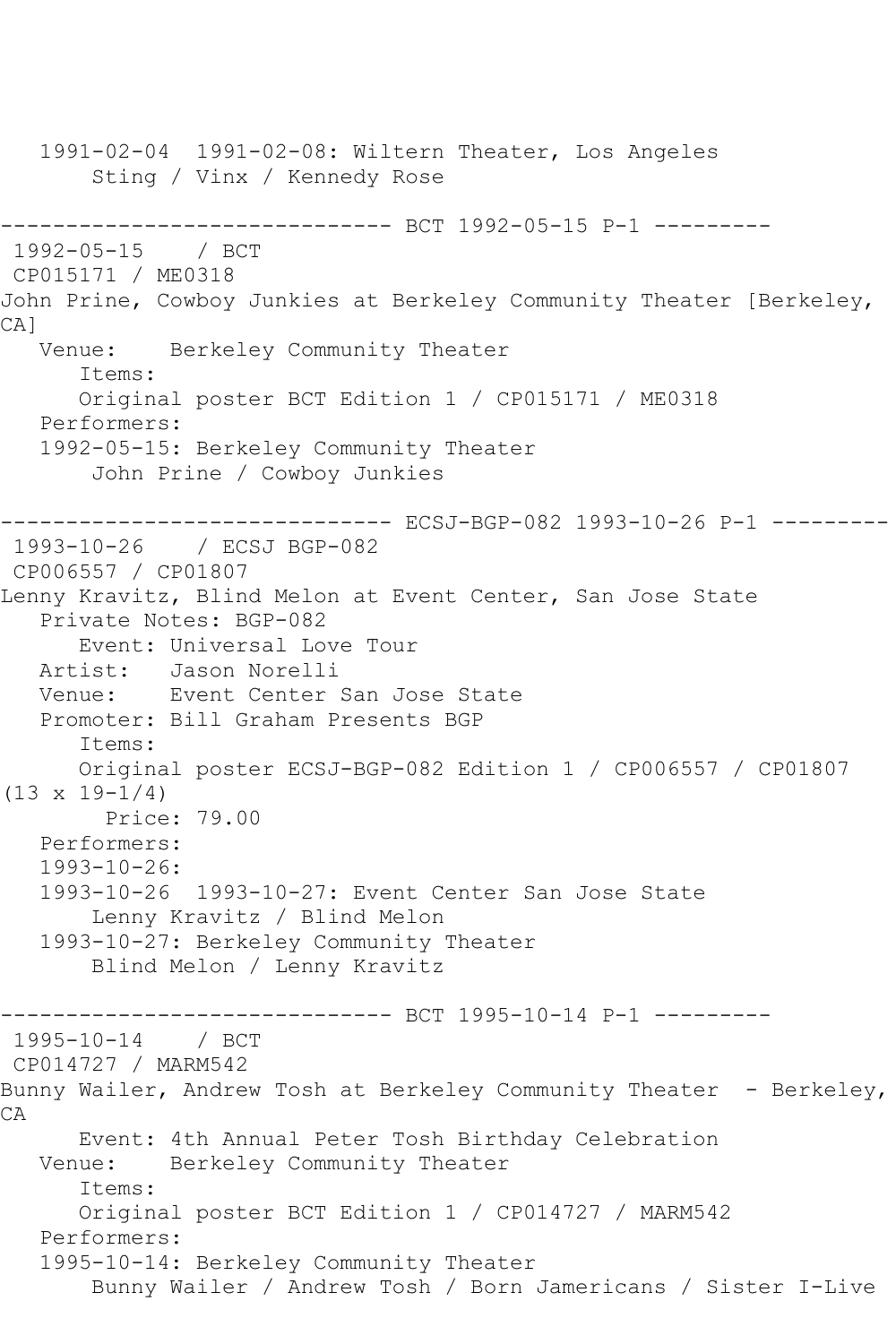------------------------------ BCT 1996-05-16 P-1 --------- 1996-05-16 / BCT CP003718 / BG19960516 Wavy Gravy at Berkeley Community Theater - Berkeley, CA Benefit: Wavy Gravy, 60th Birthday<br>Venue: Berkelev Community Theater Berkeley Community Theater Items: Original poster BCT Edition 1 / CP003718 / BG19960516 BCT / NONE / BG1996051 Performers: 1996-05-16: Berkeley Community Theater Wavy Gravy ------------------------------ BCT 19zz-00-13 P-1 --------- 19zz-00-13 / BCT CP002188 / 2179 Captain Beefheart and his Magic Band, Cockettes at Berkeley Community Theater - Berkeley, CA Event: What This Country Needs is Head Job Venue: Berkeley Community Theater Items: Original poster BCT Edition 1 / CP002188 / 2179 (11 x 17) Performers: 19zz-00-13: Berkeley Community Theater Captain Beefheart and his Magic Band / Cockettes ---------------- BCT 19zz-04-14 P-1 ----------<br>/ BCT  $19zz - 04 - 14$ CP016371 / ME1514 Arlo Guthrie, Shenandoah at Berkeley Community Theater - Berkeley, CA Venue: Berkeley Community Theater Promoter: Double Tee Items: Original poster BCT Edition 1 / CP016371 / ME1514 Performers: 19zz-04-14: Berkeley Community Theater Arlo Guthrie / Shenandoah ----------------- BCT 19zz-08-01 P ----------<br>/ BCT  $19zz-08-01$ CP031346 / CS04975 Berkeley Community Theater - Berkeley, CA Venue: Berkeley Community Theater Items: Original poster BCT / CP031346 / CS04975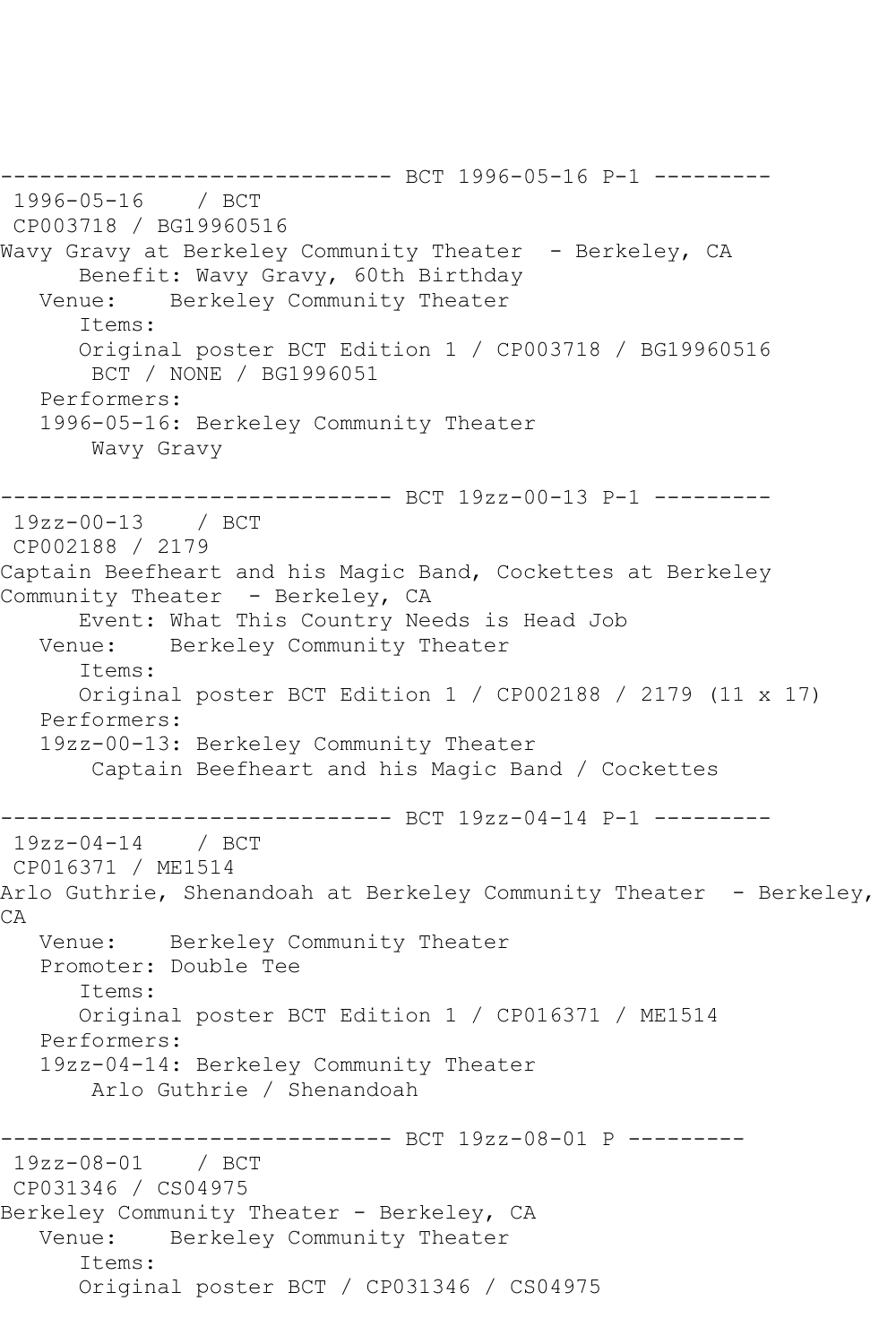Original poster BCT Edition 1 / CP009880 / CS04975 Performers: 19zz-08-01 19zz-09-14: Berkeley Community Theater ------------------------------ BCT 19zz-08-29 P-1 --------- 19zz-08-29 / BCT CP001870 / 1889 Little Richard at Berkeley Community Theater - Berkeley, CA Notes: Photo by Brian Linse<br>Venue: Berkelev Communit Berkeley Community Theater Items: Original poster BCT Edition 1 / CP001870 / 1889 Performers: 19zz-08-29: Berkeley Community Theater Little Richard ------------------------------ BCT 19zz-09-27 P-1 --------- 19zz-09-27 / BCT CP000760 / 0774 Pete Seeger at Berkeley Community Theater - Berkeley, CA Benefit: Port CHicago Vigil Venue: Berkeley Community Theater Promoter: Mary Ann Pollar Items: Original poster BCT Edition 1 / CP000760 / 0774 (14 x 20) Performers: 19zz-09-27: Berkeley Community Theater Pete Seeger ------------------------------ BCT 19zz-11-25 P-1 --------- 19zz-11-25 / BCT CP017364 / MEB496 Charles Mingus, Art Ensemble of Chicago at Berkeley Community Theater - Berkeley, CA Venue: Berkeley Community Theater Promoter: Jelly Roll Presents Items: Original poster BCT Edition 1 / CP017364 / MEB496 Performers: 19zz-11-25: Berkeley Community Theater Charles Mingus / Art Ensemble of Chicago ------------------------------ 2003-01-31 P --------- 2003-01-31 / CP701575 / CP701575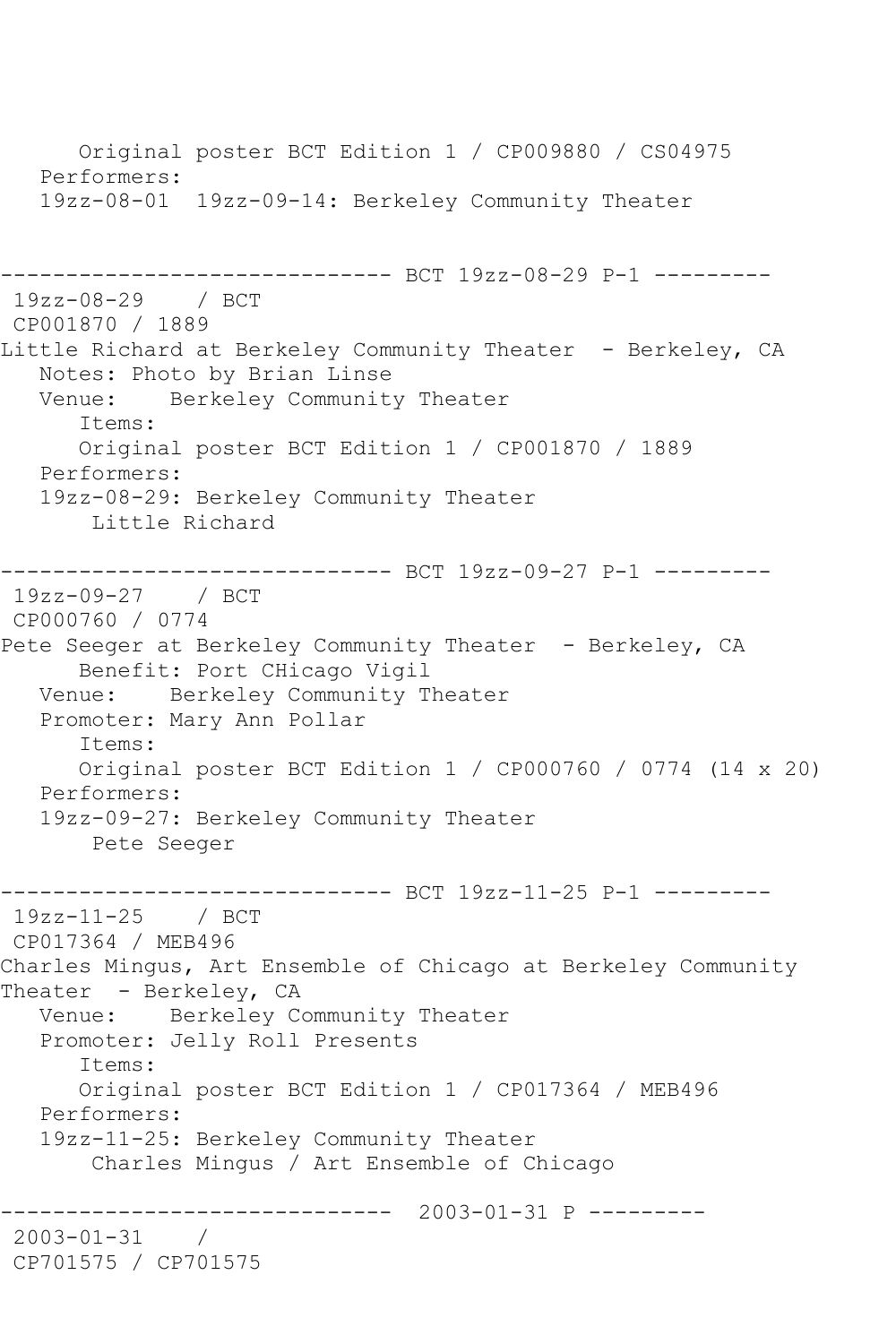Ani Difranco, Michael Franti at Berkeley Community Theater [Berkeley, CA] Notes: This item appears in the book 'The Art of Modern Rock' as AMR # 484.3<br>Artist: Chuck Sperry Venue: Berkeley Community Theater Promoter: Sage Productions Items: Original poster / CP701575 / CP701575 (19 x 26) Performers: 2003-01-31: Berkeley Community Theater Ani Difranco / Michael Franti / Spearhead / Ozomatli / Chuck D and the Fine Arts Militia / Saul Williams ------------------------------ zzzz-03-03 P -------- zzzz-03-03 / CP061363 Van Morrison, Copperhead at Berkeley Community Theater [Berkeley, CA] Venue: Berkeley Community Theater Items: Original poster / CP061363 / CP061363 (11 x 17) Performers: zzzz-03-03: Berkeley Community Theater Van Morrison / Copperhead / David Blue ------------------------------ zzzz-04-22 P -------- $zzzz-04-22$  s / CP060478 / CP060478 Fugs at Berkeley Community Theater - Berkeley, CA Artist: Joel Brodsky Venue: Berkeley Community Theater Items: Original poster / CP060478 / CP060478 (13-7/8 x 22) Performers: zzzz-04-22 sat: Berkeley Community Theater Fugs ------------------------------ zzzz-05-20 P -------- zzzz-05-20 s / CP060472 / CP060472 Alice Coltrane, Archie Shepp at Berkeley Community Theater -Berkeley, CA Artist: H. Weiner Venue: Berkeley Community Theater Items: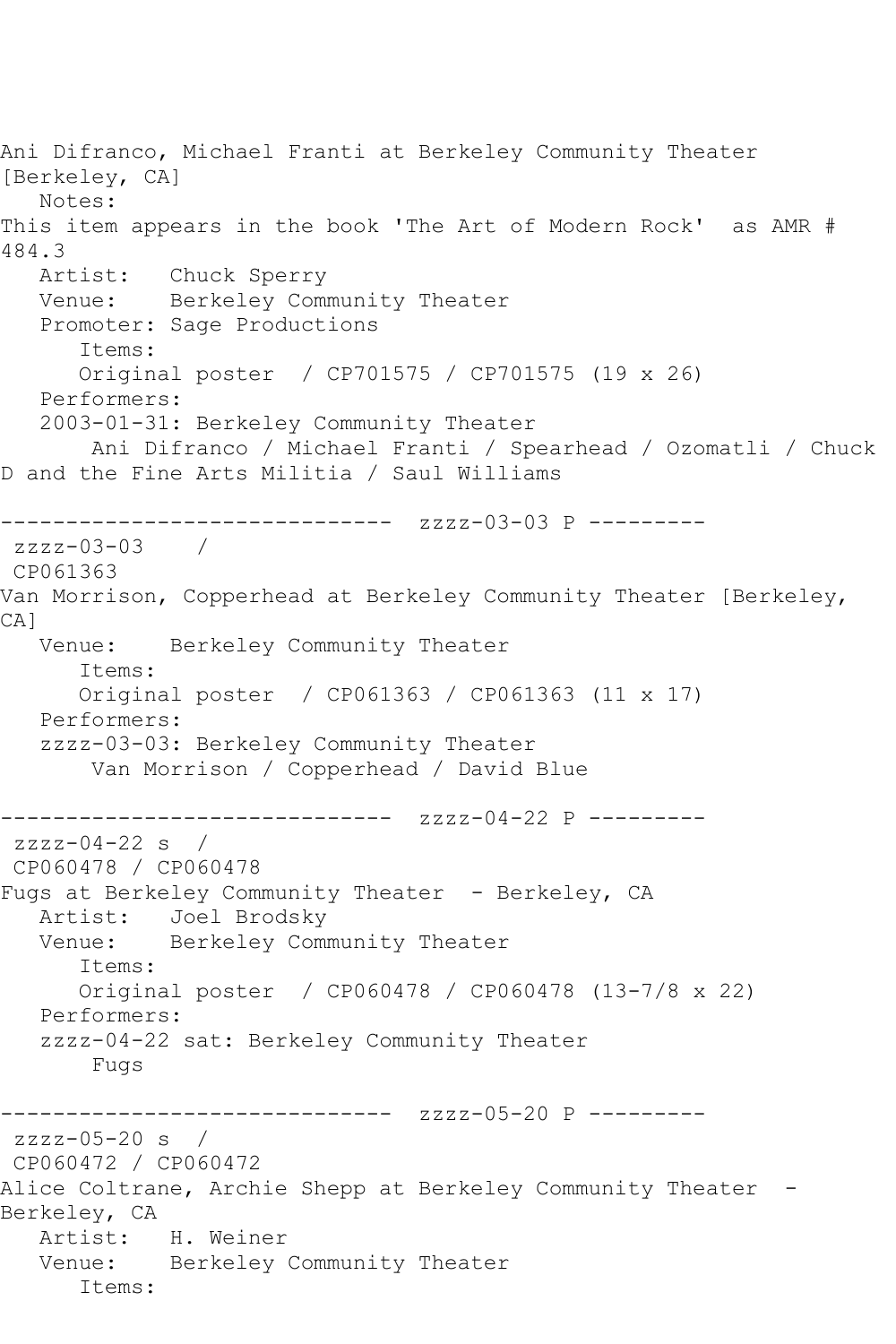Original poster / CP060472 / CP060472 (17 x 21-1/2) Performers: zzzz-05-20 sat: Berkeley Community Theater Alice Coltrane / Archie Shepp / John Klemmer ------------------------------ zzzz-05-28 P --------  $zzzz-05-28$  s  $/$ CP060674 / CP060674 Simon and Garfunkel at Berkeley Community Theater - Berkeley, CA Venue: Berkeley Community Theater Promoter: Mary Ann Pollar Items: Original poster / CP060674 / CP060674 (11 x 17) Performers: zzzz-05-28 sat: Berkeley Community Theater Simon and Garfunkel ------------------------------ zzzz-08-29 P -------- zzzz-08-29 / CP060293 / CP060293 Little Richard, Joe Mama at Berkeley Community Theater - Berkeley, CA Venue: Berkeley Community Theater Promoter: Direct Productions Items: Original poster / CP060293 / CP060293 (17 x 22) Performers: zzzz-08-29: Berkeley Community Theater Little Richard / Joe Mama / Siegel Schwall Blues Band ------------------------------ zzzz-09-22 P -------- zzzz-09-22 f / CP060542 / CP060542 Jerry Garcia, Merle Saunders at Berkeley Community Theater - Berkeley, CA Benefit: Farm Workers Benefit Artist: Ruben Guzman Venue: Berkeley Community Theater Items: Original poster / CP060542 / CP060542 (13-7/8 x 20) Performers: zzzz-09-22 fri: Berkeley Community Theater Jerry Garcia / Merl Saunders ----------- zzzz-10-14 P -------- $zzzz-10-14$  s  $/$ CP060614 / CP060614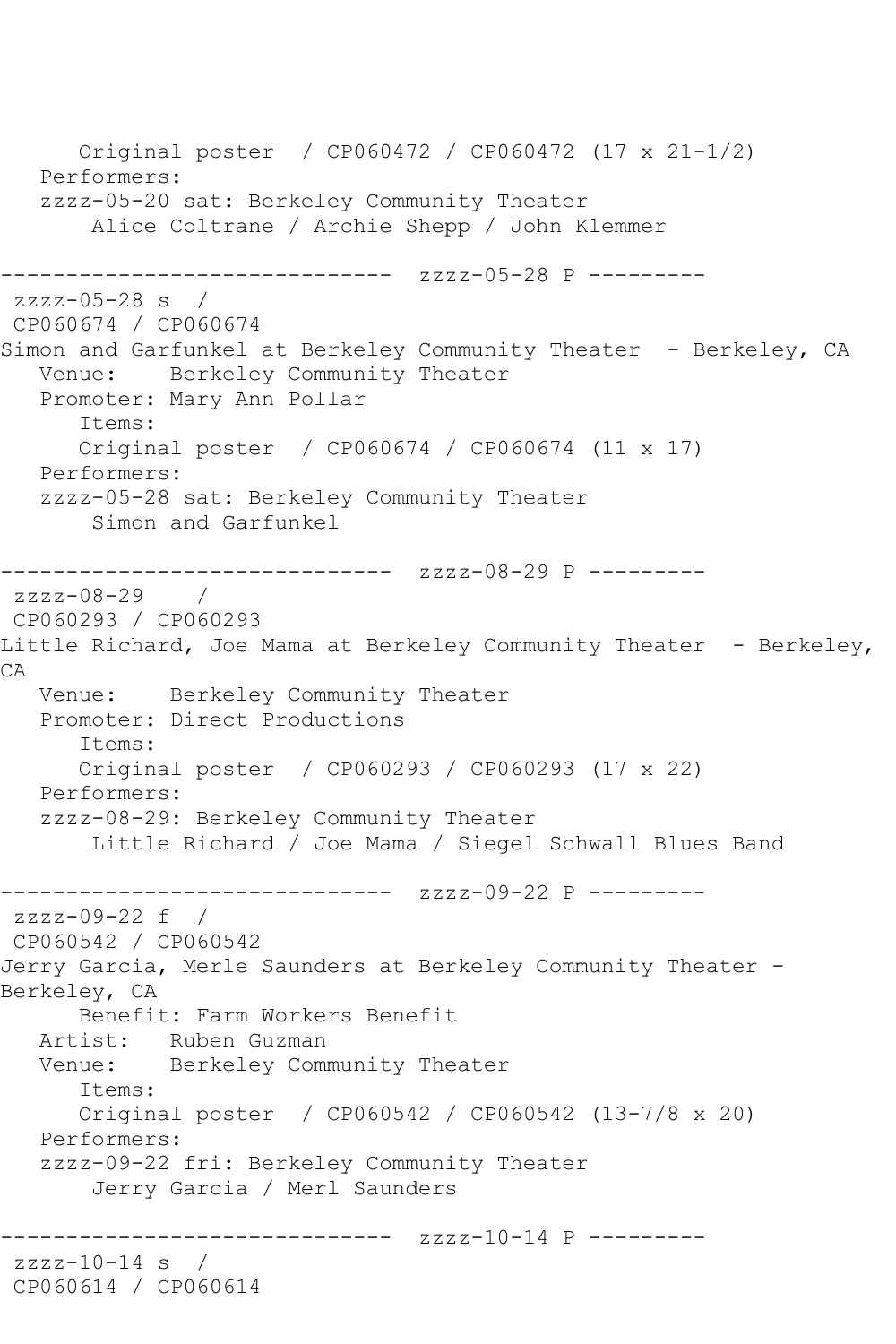Jazz Crusaders, Johnny Otis Show at Berkeley Community Theater -Berkeley, CA<br>Artist: Randy Tuten Venue: Berkeley Community Theater Promoter: Uranus Productions Items: Original poster / CP060614 / CP060614 (12-1/4 x 18-1/2) Performers: zzzz-10-14 sat: Berkeley Community Theater Jazz Crusaders / Johnny Otis Show / Shuggie Otis / Sweet Salvation ------------------------------ zzzz-10-28 P -------- zzzz-10-28 s / CP060594 / CP060594 Incredible String Band, Robert Shields at Berkeley Community Theater - Berkeley, CA Venue: Berkeley Community Theater Promoter: Jolly Blue Giant Items: Original poster / CP060594 / CP060594 (13 x 17) Performers: zzzz-10-28 sat: Berkeley Community Theater Incredible String Band / Robert Shields / Lorene Yarnell ------------------------------ zzzz-11-30 P -------- zzzz-11-30 s / CP061100 / CP061100 Mothers of Invention at Berkeley Community Theater [Berkeley, CA] Notes: Mirror image thing Venue: Berkeley Community Theater Promoter: Mary Ann Pollar Items: Original poster / CP061100 / CP061100 (5-1/2 x 8-1/2) Notes: Mirror Image Thing Performers: zzzz-11-30 sat: Berkeley Community Theater Mothers of Invention ------------------------------ zzzz-12-02 H -------- zzzz-12-02 / CP700203 Doors, Albert King at Berkeley Community Theater [Berkeley, CA] Venue: Berkeley Community Theater Items: Handbill / CP700203 (5-1/2 x 8-1/2) Performers: